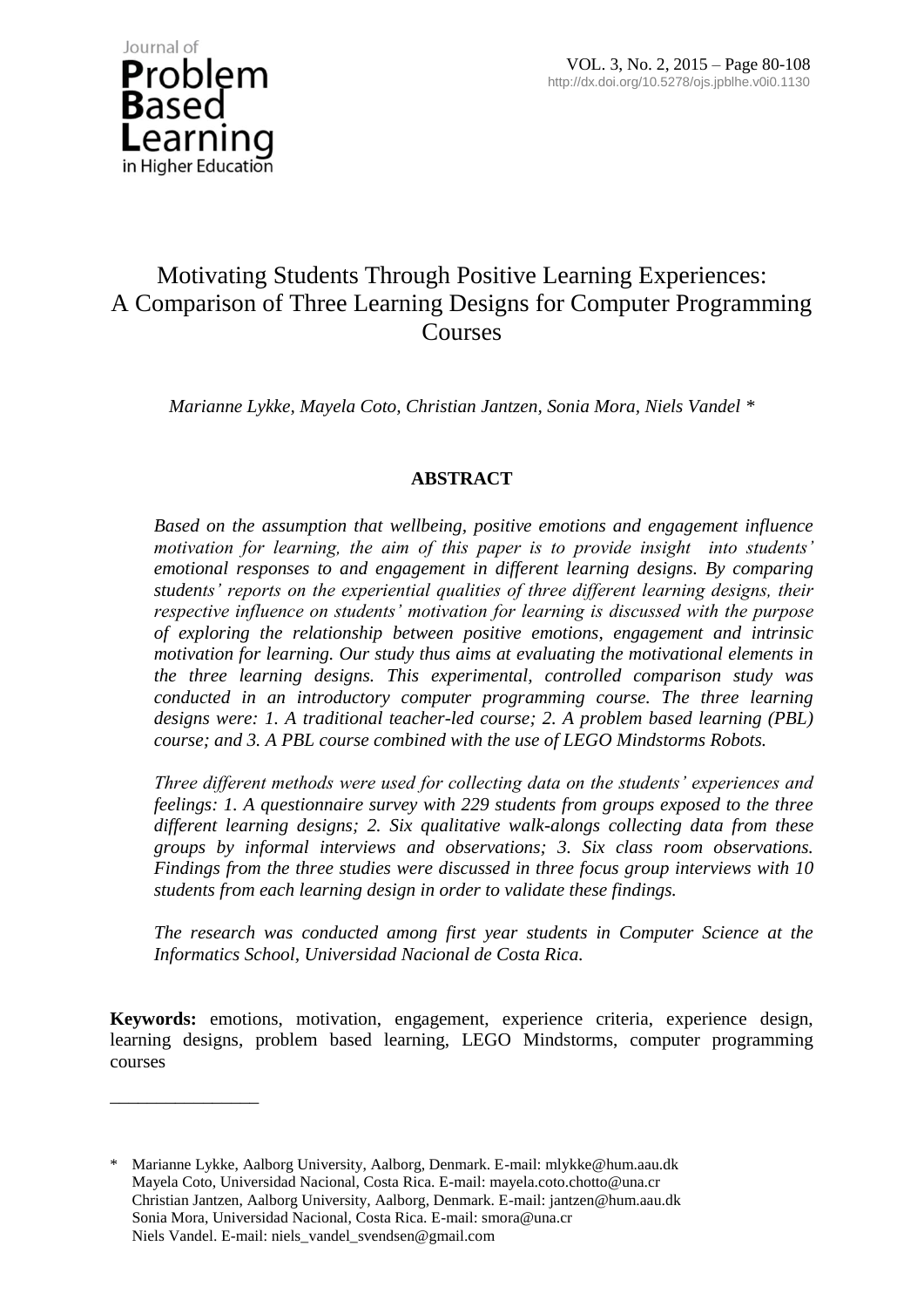### **SECTION I: INTRODUCTION**

With the global increase of university students, failure rates have become a worldwide concern. This is also the case with the retention of first year students in Computer Science (O'Kelly & Gibson, 2006). Specifically, programming courses are generally regarded as difficult, and often have the highest failure/dropout rates (Robins, Rountree, & Rountree, 2003). The Informatics School at Universidad Nacional in Costa Rica is no exception. In the period between 2008 and 2012 the average failure rate (including dropouts) of the introductory programming course was 47.2%.

This increase in failure rate has generated interest in identifying factors affecting success in an introductory computer-programming course. A study by Wilson & Shrock (2001) examined whether factors such as math background, gender, previous programming experience, encouragement, comfort level in the course and work style preference, have an influence on success. The results showed that the comfort level was the strongest influencing factor followed by math background. The authors emphasized the importance of providing students with a comfortable and non-intimidating environment that motivate them to learn thus pointing at the role of emotions in learning.

Motivating students has always been a challenge. In Jenkins (2001) the author studied four types of motivation in computer science undergraduate students: extrinsic, intrinsic, social, and achievement. The results suggested that extrinsic motivation is strong, that is, a large number of students are motivated to study computer programming because they believe they will have rewards such as better opportunities in their professional life. This study also showed that an almost equal number of students are intrinsically motivated, meaning that they are really engaged in their learning process for the sake of developing skills. Moreover, the author pointed out, that intrinsically motivated students seemed to be more interested in learning in general rather than specific learning of computer programming. This study showed that it is not straightforward to understand and to stimulate the motivation of computer programming for students.

One recent trend to make computer science courses more exciting and interesting to students is the use of programmable LEGO Mindstorms robots (Blank, 2006; Klassner & Anderson, 2003; Cliburn, 2006). It is widely believed, in spite of some divergent results (Fagin & Merkle, 2002; McNally, Goldweber, Fagin, & Klassner, 2006), that the use of LEGO Mindstorms provides students with a motivating learning environment (McWhorter & O'Connor, 2009). Learning strategies such as critical thinking and metacognition, required to effectively learn computer programming, have been shown to be related to students'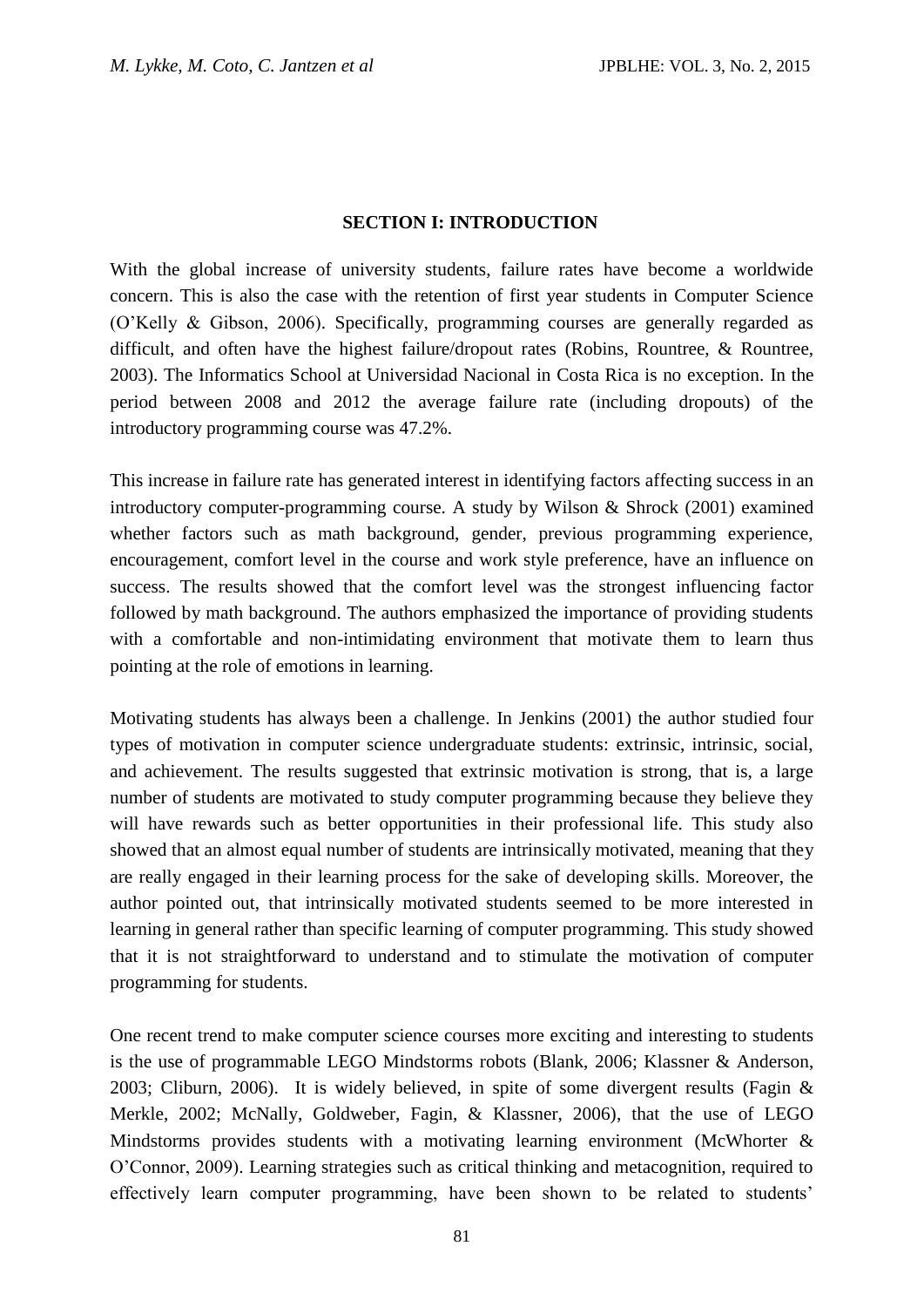motivation (Bergin, Reilly, & Traynor, 2005). Moreover, robots are well suited for encouraging creative problem solving because they combine technological knowledge with soft skills such as team skills and complex problem-solving strategies (Hees, Jeschke, Natho, & Pfeiffer, 2011).

On the other hand, some authors (Hamalainen, 2004; Nuutila, Törmä, & Malmi, 2005) have stressed that a problem-based learning approach (PBL) can contribute to motivate students and reduce failure and dropout rates. PBL contributes to develop students' learning through teamwork skills, hands-on practice skills, problem solving skills, and project organization and planning skills (Kolmos, Fink, & Krogh, 2004). Due to its inductive nature, PBL is believed to have a strong impact on the intrinsic motivation for learning, because students can understand the purpose of what they are learning (Prince & Felder, 2006). In addition, the approach promotes active and collaborative learning, and greater student responsibility in his or her own learning process (Prince & Felder, 2007).

In order to investigate further the effectiveness of using PBL and LEGO Mindstorms robots to influence student motivation and reduce failure and dropout rates, an experimental, controlled comparison study was carried out in an introductory programming course at the Universidad Nacional in Costa Rica. The study compared three learning designs for the introductory programming course: (1) a problem-based learning (PBL) design; (2) a combination of PBL and LEGO Mindstorms (PBL+LM) learning design; and (3) a traditional learning design (control group) using classical teacher-led lectures and black boards.

The overall aim of the study was to gain insight into and evaluate the influence of the learning designs on students' motivation for learning. This paper reports the results related to the students' *emotional response* to their learning experience, thus scrutinizing the findings by Wilson & Shrock (2001) that a comfortable and non-intimidating environment motivates students. These emotional responses express the hedonic qualities of the learning environment and the learning designs. As such they are key factors in students' attraction or repulsion to the course. Based on research in motivation (Higgins, 2006; Higgins & Scholer, 2009), this paper furthermore examines the impact of the learning designs on the strength of student motivation by also looking at these designs *engaging qualities*.

The goal of our study was thus to examine whether there was a relationship between the students' feelings – e.g. whether they felt happy/sad, bored/stimulated, involved/disinterested, nervous/safe etc. – and their intrinsic motivation for learning. This relationship is the learning experience, understood as the experiential value of the learning process as reported by students during and after this process. We have examined these student experiences by using the ten criteria characterizing "positive experiences", developed by Jantzen et al. (2011).

The remainder of this paper will proceed as follows. Section II defines experiences, their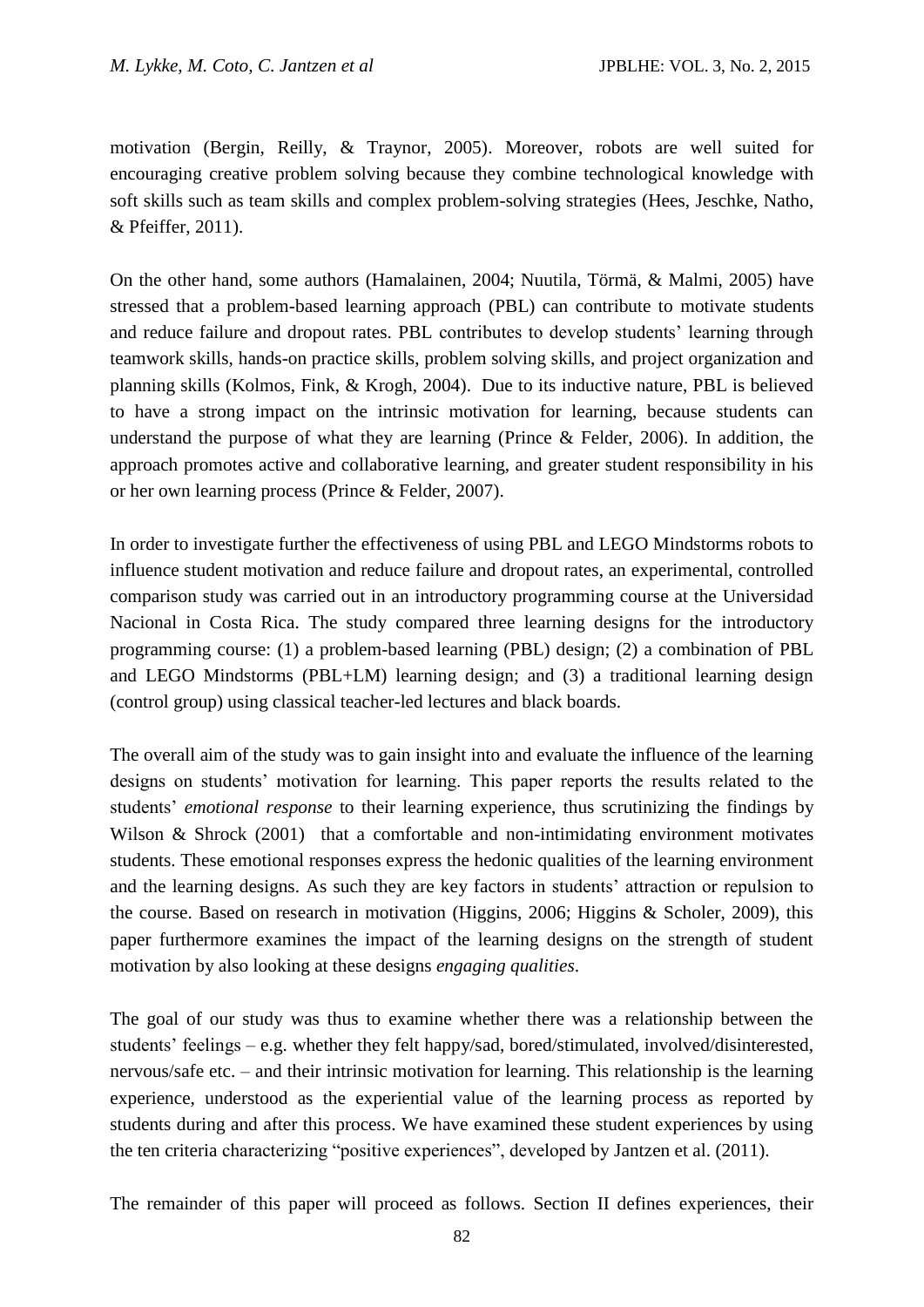learning potentials and their relation with emotions. This section also presents the ten experience criteria used to analyze students' emotional response. Section III reviews and discusses related research on LEGO Mindstorms Robots and on Problem Based Learning. In section IV an overview is provided of the study methodology and the three learning designs utilized. Section V presents the results, whereas section VI discusses the findings. The paper closes with discussing the implications of our research in section VII.

## **SECTION II: EXPERIENCES, EXPERIENTIAL LEARNING AND EXPERIENCE CRITERIA**

As pointed out by Higgins (2006) the experienced value of a product or process (e.g. learning) is a matter of both hedonic experiences (i.e. pleasure or pain) and engaging experiences (i.e. intensity of engagement). The hedonic experiences determine the direction of the motivation. They make products and processes seem attractive or repulsive. The force of the motivation, though, is a result of both hedonic and engaging experiences. Engagement thus contributes to the degree (i.e. the strength or intensity) in which users are motivated and feel attracted to or repulsed by the product or process. An experience is in our study understood as a cognitive awareness of physiological and emotional changes in the organism (Jantzen, 2013). These changes have a hedonic valence. The awareness generated in experiencing challenges existing cognitive structures and may lead to an increased knowledge of the self and the world.

Implied in this definition is the coherent and dynamic character of experiences. An experience is coherent, because it integrates physiological, emotional and cognitive aspects. It is dynamic firstly because actual experiences mark a difference from previous ones and because actual experiences are the foundation of future experiences. In experiencing, the present is related to the past (as expectations to be challenged) and to the future (as formation of memory). Secondly experiences are dynamic by encompassing an "undergoing" and a "doing" (Dewey, 2008). We are passively exposed to experiences: They happen to us and we respond to their hedonic qualities emotionally ("an undergoing"). But we are also and at the same time actively seeking experiences: They motivate us by engaging us ("a doing").

Experiences have learning potentials. Experiential learning is a continuous process that transforms the impulses, feelings, and desires of concrete physiological and emotional experience into higher-order purposeful action (i.e. meanings). In that way the experiential learning style is purposeful and motivating (Kolb, 1984). By such transformations, experiences become the basis of new knowledge or of new practices. At the same time they engage us to continue or intensify the learning process.

Positive experiences contribute actively to the self's physiological and emotional wellbeing by eliciting positive emotions: e.g. emotions related to rewards, which are thus attractive. Our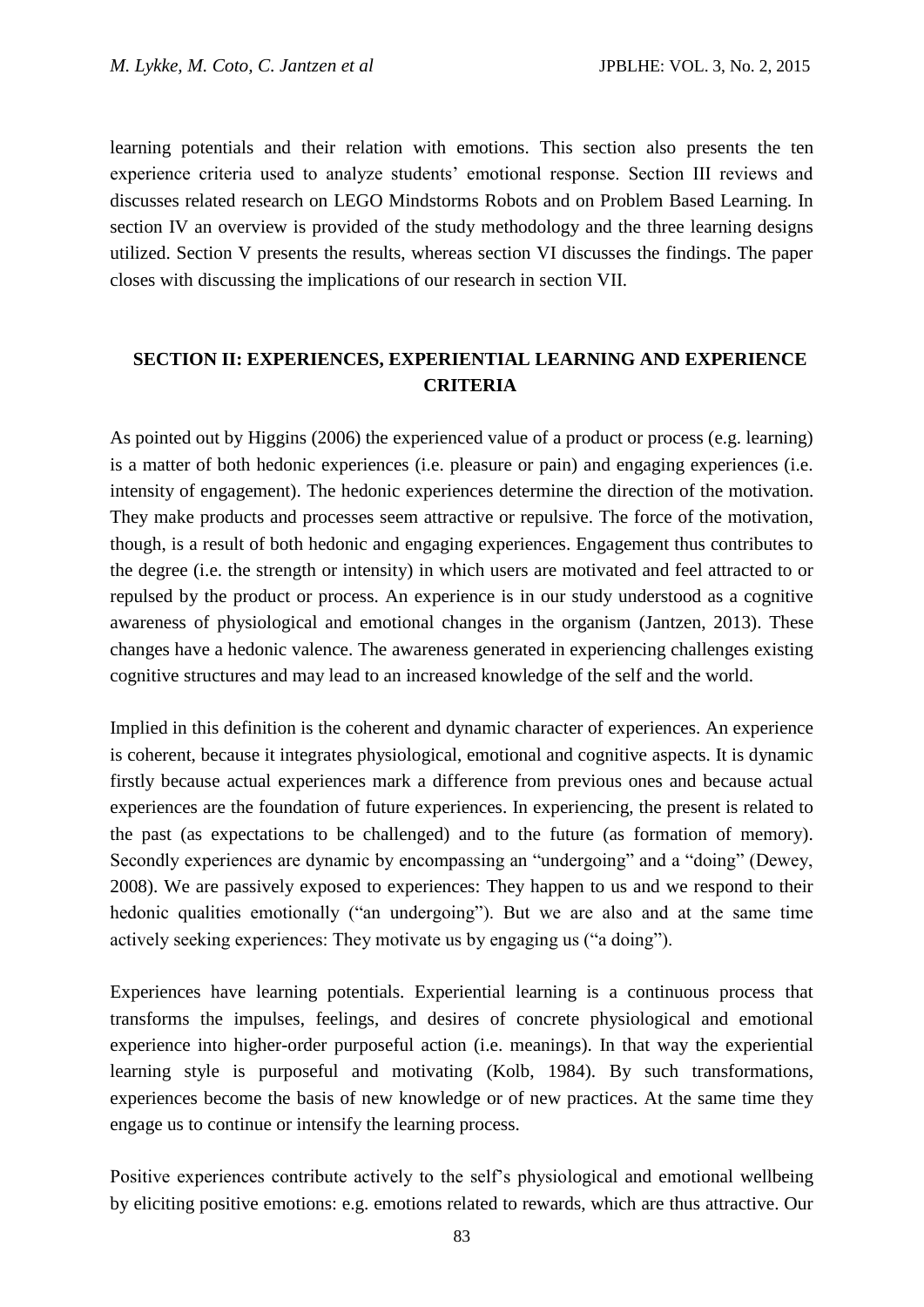use of experience design criteria is motivated by knowledge from positive psychology confirming that well-being and positive emotions promote cooperation between individuals (Seligman, 2000), are intrinsically motivating (Isen & Reeve, 2005), facilitates problem solving, broaden our scope of attention and modes of thinking (Frederickson, 2001; Frederickson & Branigan, 2005) and improves the understanding of the situation (Isen, Daubman, & Nowicki, 1987).

In measuring differences in experience and the emotions generated by the three different learning designs the 10 criteria of "positive experiences", introduced by (Jantzen et al., 2011), were used to develop the semantic differential questionnaire and guide the collection and analysis of interview and observation data. These criteria are firstly derived from theories on the psychology of experiencing (Jantzen, 2013) thus covering physiological, emotional, cognitive and social (e.g. identity issues) aspects: How and in which degree does the design for example promote emotional or cognitive aspects? What are its transformative qualities? Secondly, they stem from analyses of successful cases of experience design: Which structural features in the design do apparently have positive experiential effects? How does this particular design stand out from other designs, and which effects does this imply?

These experience criteria therefore cover different dimensions of experiencing:

- Psychological aspects: whether the design is involving, relevant, interesting, and provide learning and understanding
- Structural aspects: whether the design is interactive, authentic, original, spontaneous and persuasive.

| Criteria    | <b>Key questions</b>                                                     |
|-------------|--------------------------------------------------------------------------|
| Interactive | Informants' comments whether they feel an active part of the design:     |
|             | Do they feel that they are invited as co-players, co-producers or co-    |
|             | creators?                                                                |
| Near        | Informants' comments whether they find that the design "talks to         |
|             | them": Does the design address their situation, their interests or their |
|             | problems?                                                                |
| Intimate    | Informants' comments whether they feel obliged to participate: Does      |
|             | the design make them feel related, are they persuaded or convinced to    |
|             | become active or take responsibility?                                    |
| Authentic   | Informants' comments whether they find the design authentic: Is the      |
|             | design sincere, true?                                                    |
| Unique      | Informants' comments whether they find the design original: Is it        |
|             | something that they have not experienced or encountered before?          |
| Involving   | Informants' comments whether they feel emotionally involved: Is the      |
|             | experience exciting, relaxing or reassuring?                             |
| Lively      | Informants' comments whether they find that the design allow them to     |
|             | be spontaneous: Do they feel that the design encourage them to dig       |
|             | into the design?                                                         |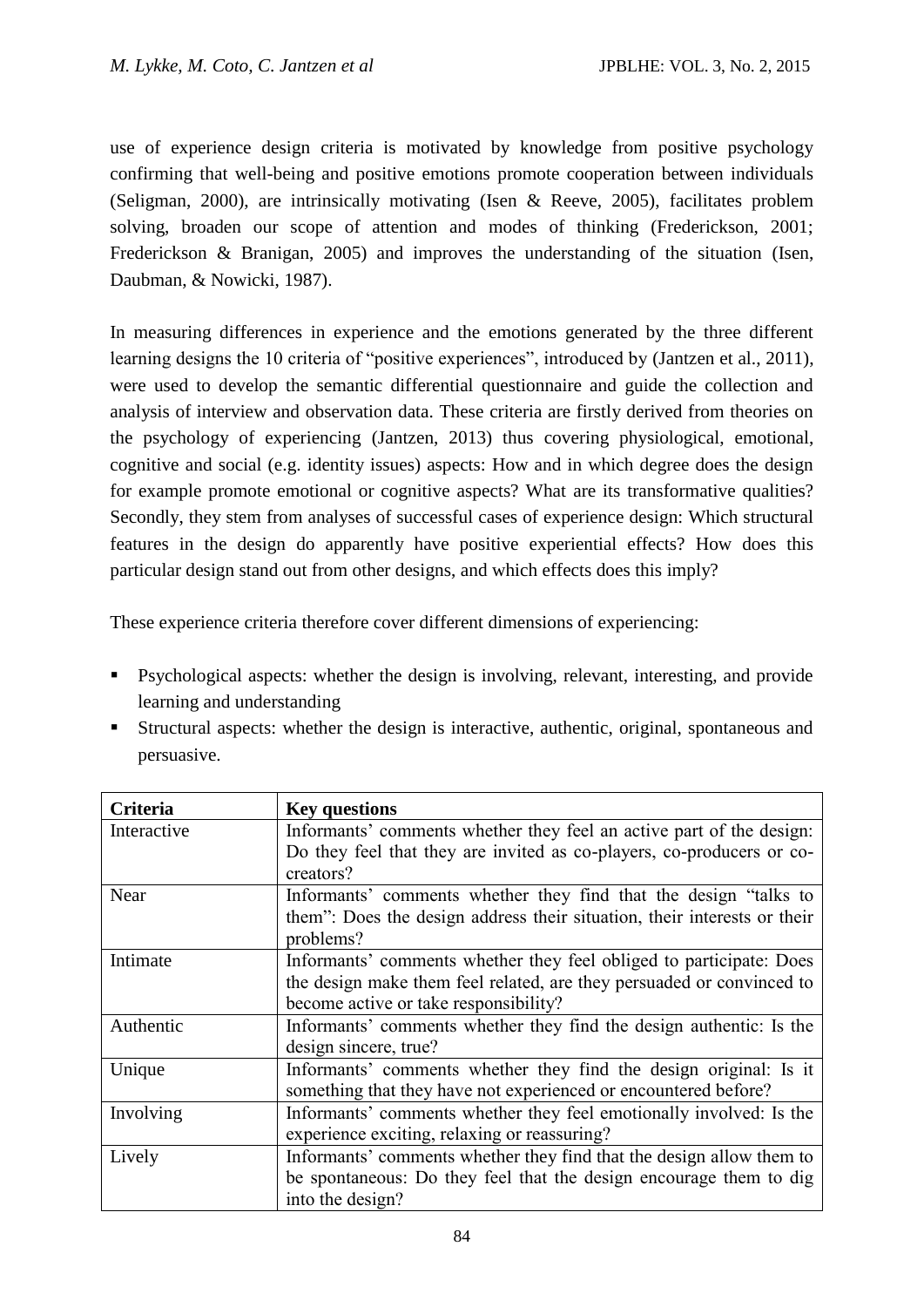| Learning      | Informants' comments whether they find that the design is supporting   |
|---------------|------------------------------------------------------------------------|
|               | the learning process and the creation of experience: Does it challenge |
|               | what they already know? Does it broaden their horizon?                 |
| Understanding | Informants' comments whether they obtain understanding: Does the       |
|               | design facilitate the user's comprehension of situations, intentions,  |
|               | potentials, etc.?                                                      |
| Interesting   | Informants' comments whether they find the design interesting: Is it   |
|               | providing something unexpected? Does it have their interest? Does it   |
|               | surprise?                                                              |
| Relevant      | Informants' comments whether they find the design relevant: Does the   |
|               | design relate to the existing mental concepts?                         |

Table 1: Sums up the 10 experience criteria and illustrates the key questions used to address the students' experiences and feelings. The ten criteria also guided the observation of students' emotional reaction in class and during project work.

Some of these criteria express the degree in which the design involves its users emotionally and hedonically (Liveliness, Involvement). Other criteria cover the users' physical (Interactivity) or personal (Nearness, Intimacy) engagement in the designs. And others again are cognitive (Relevance, Interest) or related to self-development and self-transformation (Learning, Understanding). Some criteria can be used to measure the design's ability to motivate or persuade (Involvement, Liveliness, Intimacy), others for assessing its openness to active user participation and collaboration (Interactivity). Still others point to the surprising (Uniqueness, Interest) or sound (Authenticity, Relevant) qualities of the design.

The 10 experience criteria are meant to cover the complexity of experiencing and the motivational direction and motivational force implied in having an experience. We therefore consider them to be useful metrics in measuring the relationship between the feelings generated by the three learning designs and in measuring how to promote student motivation for learning.

## **SECTION III: REVIEW OF RELATED RESEARCH**

Finding a method to make teaching of computer programming more motivating for students is a global challenge. The following section describes some previous results obtained when introducing LEGO Mindstorms or a PBL approach in teaching computer programming. The three learning designs used in our study (section IV) build on these results.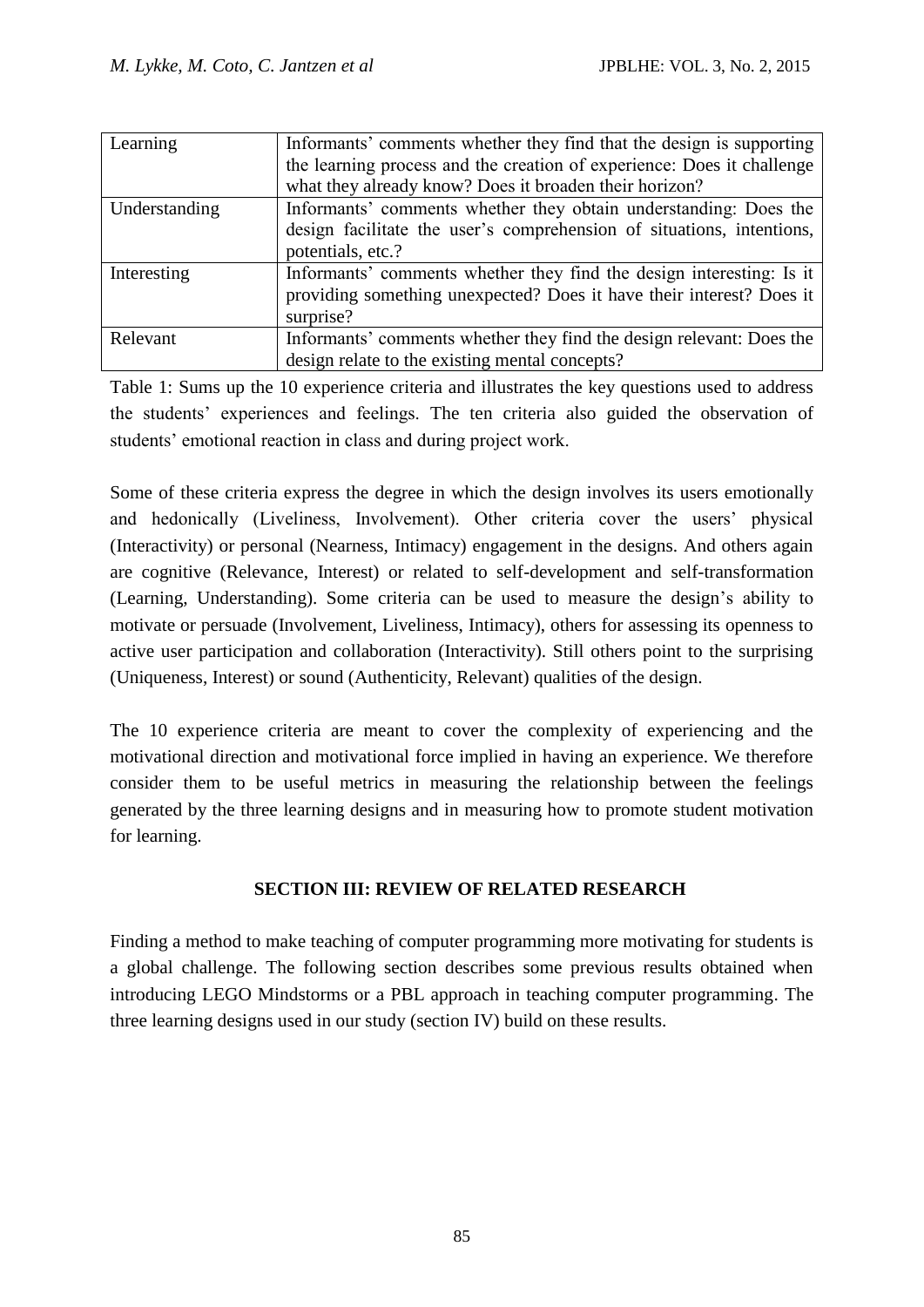#### *Experiences with LEGO Mindstorms Robots*

Research on the use of LEGO Mindstorms robots in computer programming courses shows mixed results. One of the main advantages related with the use of LEGO Mindstorms is that these robots do not confine students to the constraints of a computer screen; instead they afford to teach computer-programming concepts using physical real world systems. In this vein, Garcia & McNeill (2002) stated that LEGO Mindstorms allowed students to control and manipulate computers in the real world making learning of introductory computer programming concepts more fun. In Lawhead et al. (2002) the authors argued that the robot is a real physical object, and as such very useful to teach concepts of object-oriented programming. Learning object-oriented programming is easier when students are offered physical objects that have the ability to "feel" their environment and react to it. This is in contrast with a traditional programming environment, which is often perceived by students as artificial or abstract. The robot can establish a direct relationship between programs and observable behavior, which is more satisfying for students as they can see the direct effect of their coding in robots, and get an immediate response if the robot does not behave as expected. This direct relationship between source code and its effect makes the testing phase really fun for the participating students (Lawhead et al., 2002).

In the same vein, Anderson & McLoughlin (2007) mentioned that the lack of immediate and successful results that often comes with learning programming can have a negative impact on student motivation. This frustration can lead students to falling behind, failing the exams, and eventually dropping out of the study program. This situation is even more serious, given the lack of patience exhibited by current programming students.

In Cliburn (2006) it is described how LEGO Mindstorms were used in an introductory computer science course to introduce students to abstraction, algorithms, and problem solving. The author used the visual programming interface included in the LEGO Mindstorms software arguing that this allowed students to focus on problem solving rather than on learning the syntax of a programming language. This study recommended the use of LEGO Mindstorms as a tool to teach algorithms and foster student creativity.

A research project made by Wong (2001) set out to study whether the use of LEGO Mindstorms robot activities could provide a more effective and motivational learning environment than the traditional Integrated Development Environments (IDE) which is common in most computer programming courses. The author included three weeks of LEGO Mindstorms activities on diverse levels of computer science courses. The author claimed that the students seemed to retain learned knowledge better in the LEGO sections than in the traditional ones.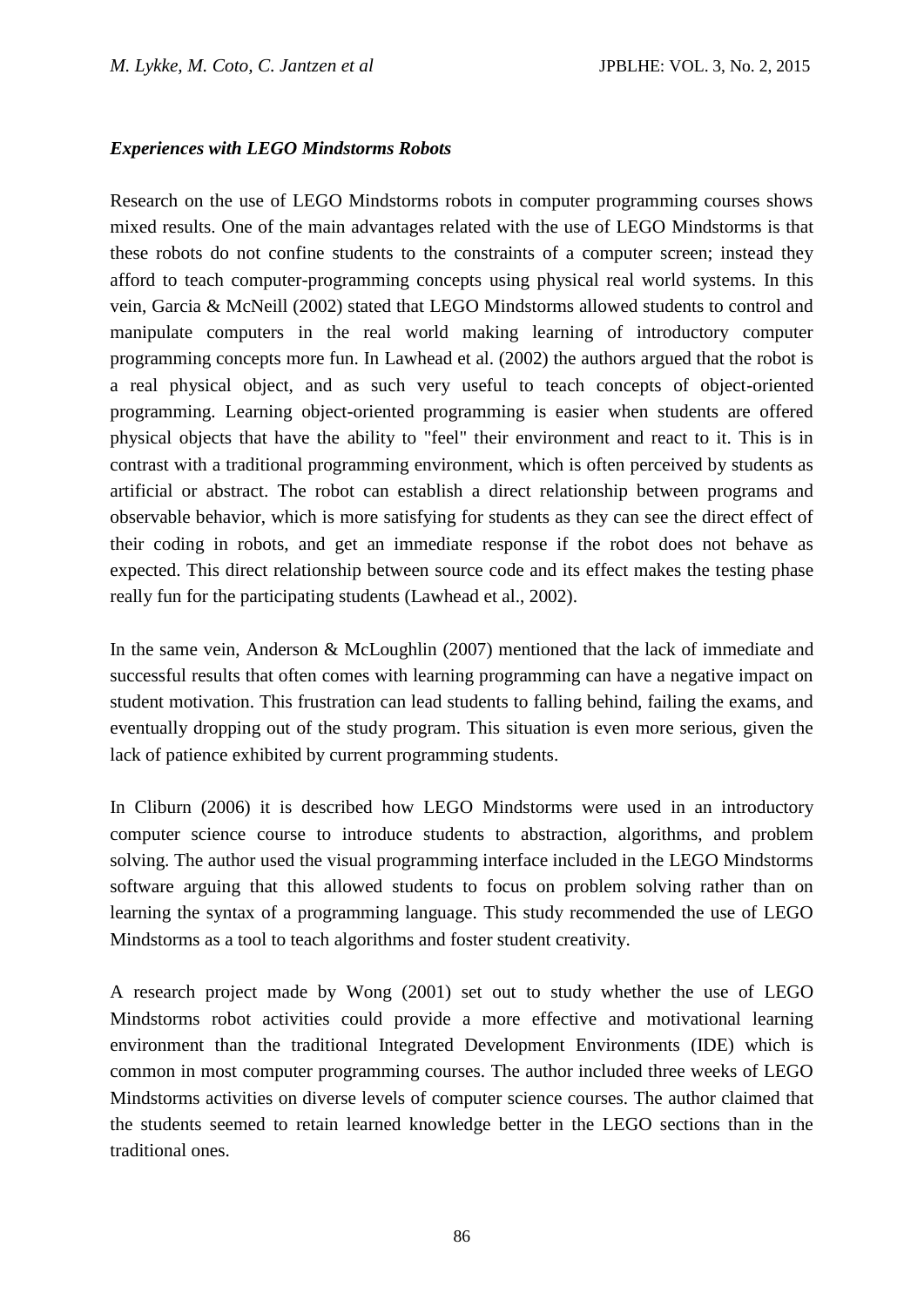On the other hand, there are also studies with non-favorable results. In Barnes (2002) the author indicates that it is impractical to use LEGO Mindstorms to teach an entire introductory programming course, mainly because of issues such as inconsistencies in the motor voltage and the possible confusing use of loop structures. Instead robots, he argued, may be used to support the learning of programming concepts in a traditional course setting.

In Fagin & Merkle (2002), the authors reported the results of one year of experience in the use of LEGO Mindstorms activities in an introductory computer programming course. The aim of the study was to see whether the use of LEGO Mindstorms could improve student performance and determine the influence of robots in encouraging students to select computer science or computer engineering as a field of study. The study compared the results of more than 800 students on identical tests from both robotics and non-robotics-based laboratory sessions. The results were negative. Test scores in the robotics groups were lower than in the non-robotics groups, and using robots showed no measurable effects on the students' choice of field of study. To explain these results the authors argued, that students in robotics groups must run and debug their programs on robots during assigned lab times, and therefore were deprived of time for reflection and of the compilation-run-debug cycle outside the classroom environment, which is an important part of the learning process. This also drastically reduces the amount of time available for reflective thinking on non-trivial projects given to students over several days.

Similarly, McNally et al. (2006) concluded that there are logistical and pedagogical disadvantages in the use of robots. As logistical disadvantages the author outlined the costs, arguing that it is too expensive to provide each student their own robot which implies that every student-experimentation are limited to the available lab time in class, and this is insufficient to promote open experimentation with the robot. Regarding the pedagogical disadvantages, LEGO Mindstorms robots limit the scope of object-oriented concepts to which students can be exposed, because the robot did not support the exploration of concepts such as polymorphism or the interaction of multiple classes and objects. Other pedagogical disadvantages are related with the robots operating in a continuous world. This means, for example, inconsistency of robot movements due to differences in battery power, and the need for frequent calibration of sensors to respond to the changing nature of the physical environment. The authors argue that while the skills learned to program in a continuous environment are valuable and useful, they are not essential in the curriculum of computer science, and as such should not be the focus of the introductory students' experience.

Especially the practical time issues that diminish the time for reflection and limit the possibility of introducing a broad set of programming concepts, has caused debate on how to include activities with LEGO Mindstorms robots in introductory programming courses. Despite this, its use has become increasingly common at colleges and universities, because it is assumed that the use of these robots contributes to motivating students due to the close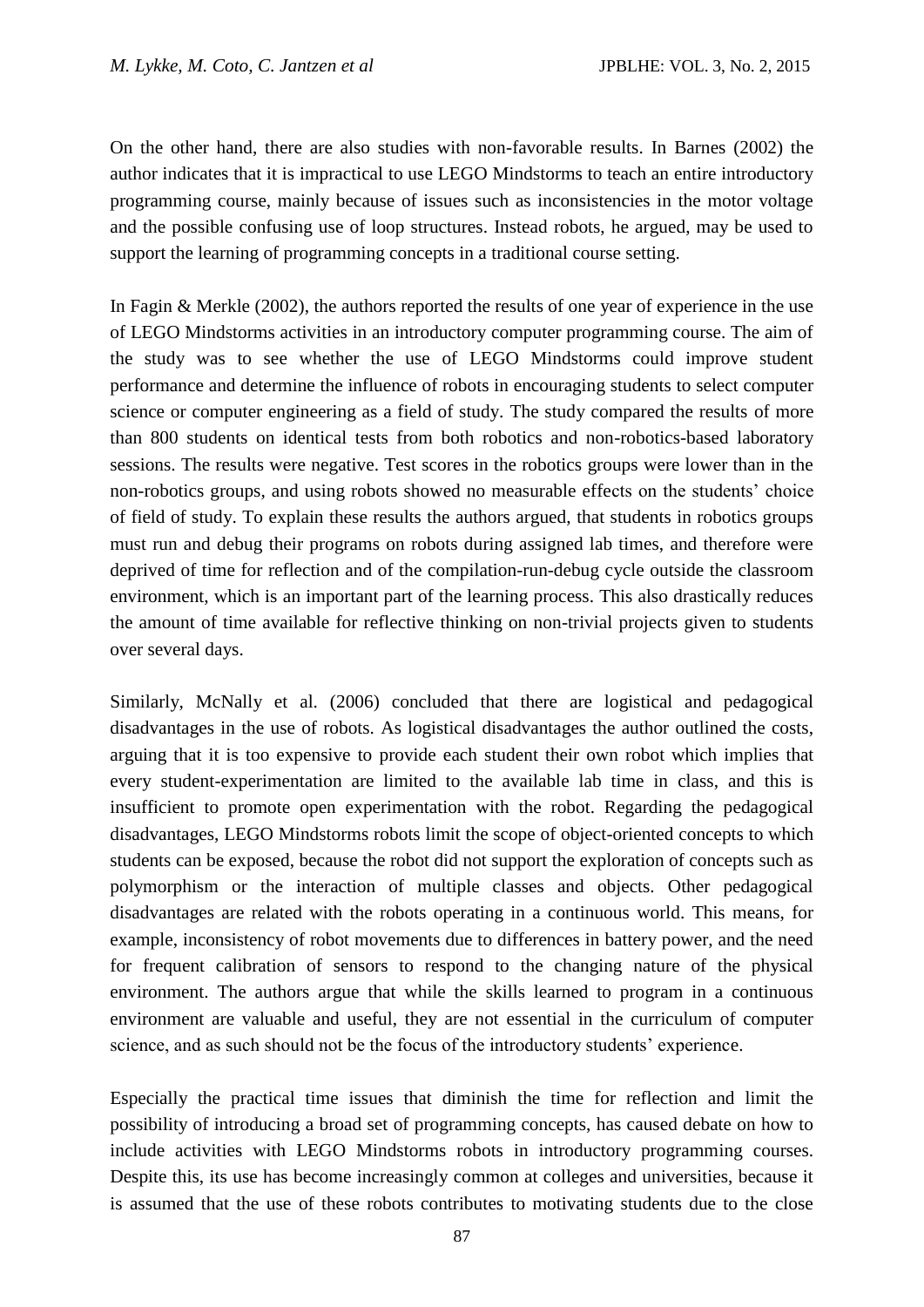relationship both to real-life problems and between programming and observable behavior of the robot. Overall, the use of robots provides a holistic, cognitive as well as embodied feel for programming.

We have planned the PBL-LM learning design learning based on these findings by integrating theoretical lectures about programming theory in the project work when relevant, and by providing one robot per group throughout the programming course.

### *Experiences with PBL approaches*

Problem-based learning (PBL) is a student-centered approach to learning, in which students learn through the process of solving an open-ended problem. PBL builds on constructivist principles, involves active learning and promotes collaborative learning (ACM, 2013; Prince & Felder, 2006; Hissey, 2000). The method strives to resemble a work-based scenario, either in the exploration and definition of a problem or as a simulation of a real-life project with more than one way to solve the problem or to implement the solution. Students work in small groups with the teachers as a supervisor or facilitator rather than a teacher. The method has the potential to achieve a higher motivation and greater responsibility in the learning process because students learn to be more independent in their approach instead of relying totally on teachers (Dirckinck-Holmfeld, 2002; Loyens, Joshua, & Rikers, 2008; Isen et al., 1987).

Problem-based learning encourages students to face real problems as a starting point for the acquisition and integration of new knowledge (Prieto, 2006). The approach promotes the development of skills such as problem solving, decision-making, teamwork and communication skills. These characteristics are particular useful in computer engineering. The ability to solve problems is vital in the discipline and many of the activities of professionals in computer engineering are framed in the development of projects. Accordingly ACM (2011) identifies a set of skills that future graduates must have, such as problem solving, efficient communication, effective collaboration, professional responsibility and the capacity of lifelong learning.

The effectiveness of PBL versus lecture-based teaching has been analyzed in several studies in the higher education context. The results are contradictory. According to Kinnunen  $\&$ Malmi (2005), the results favor one or the other depending on whether the emphasis in learning is on the acquisition of factual knowledge or on self-directed learning skills, social skills and motivation. PBL may increase skill levels, but may result in poorer performance on traditional test subjects and it could also be stressful for students. Therefore some PBL learning designs include lectures, exercises or other pedagogical activities.

In Nuutila et al. (2005) the researchers identified a significant decrease in the dropout rate in a study which introduced PBL in introductory programming courses. The authors argued that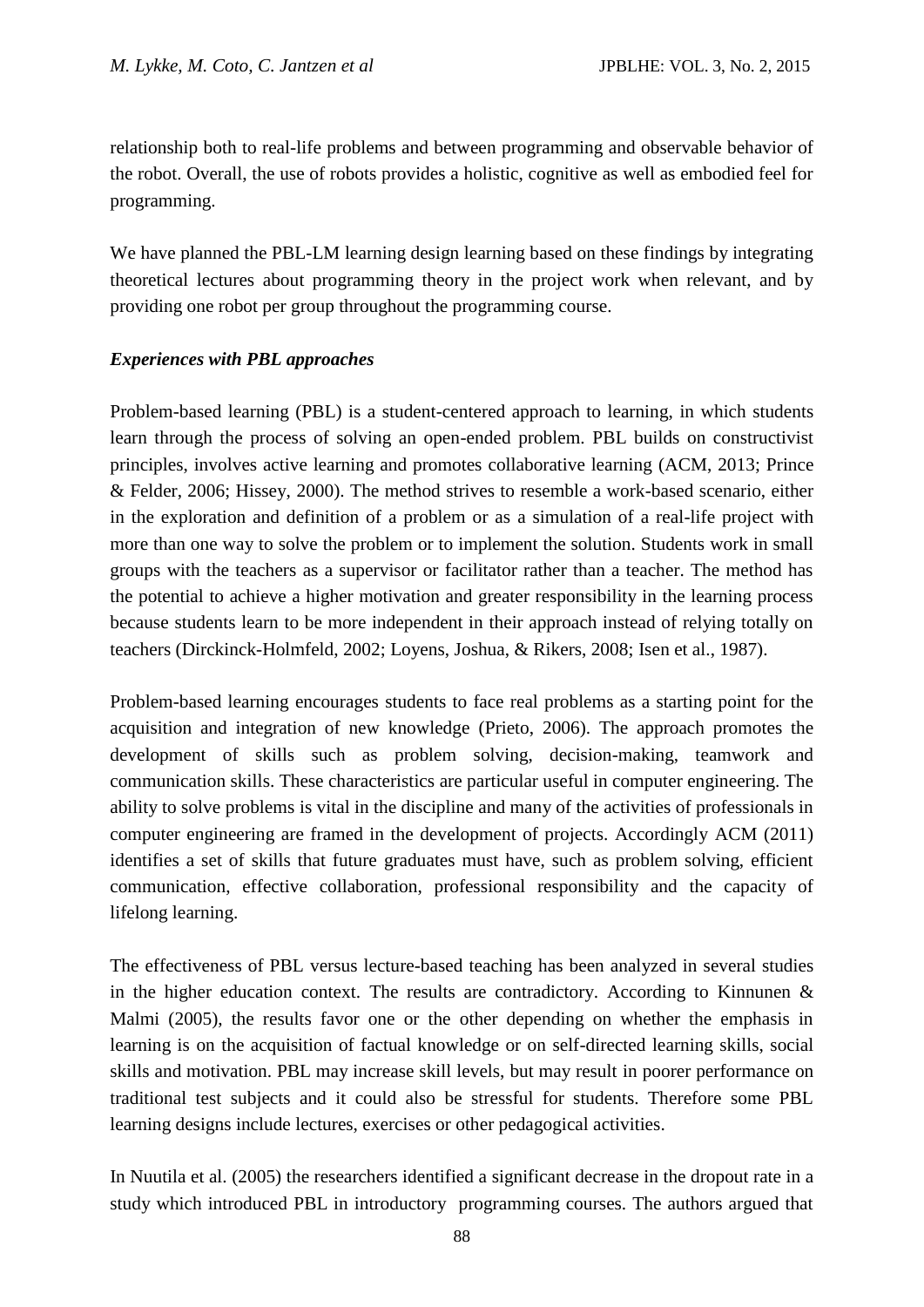in addition to learn programming students acquire skills in collaborative work, independent studying and communication. In the same vein, in a study on introducing PBL to teach theoretical concepts from computer science (Hamalainen, 2004), the author concludes that the dropout and failure rates decrease when students follow a PBL approach compared to a conventional one. Furthermore, the author reports a greater commitment of the students to the PBL course in comparison with a traditional one.

Difficulties in using the PBL approach have also been identified. PBL involves a cultural change, both for students and teachers. In general, students are used to lecture-based methods of teaching, which promotes students to adopt a passive attitude and casts the instructor in the role of expert. Other problems are related to the main characteristics of PBL: problems as stimulus for learning, tutors as facilitators and group work as stimulus for interactions (Dolmans, De Grave, Wolfhagen, & van der Vleuten, 2005). In some learning environments students are confronted with too well structured and closed problems. In this case, problems are too simple to challenge students to construct knowledge actively. Another aspect hindering the PBL learning process is a too dominant or too lenient supervisor, which may provoke tension and conflict in groups leading to lack of commitment and student absenteeism (Dolmans et al., 2005). Regarding group work, some groups tend to be dysfunctional showing lack of cohesion and poor motivation, which obstructs the collaborative nature of learning (Kinnunen & Malmi, 2005; Dolmans et al., 2005). According to Dolmans et al. (2005), it is necessary to conduct further research to identify how PBL can stimulate students towards more constructive, self-directed, collaborative and contextual learning.

We based the development of the PBL learning designs in our study on these findings. We related the theoretical concepts to real-life problems in the lectures and developed three broad project topics that the students utilized to formulate specific problems for their project. We divided the available lecture hours into two parts: a) lectures combined with small lab exercises and b) independent, student-led project work.

#### **SECTION IV: DESIGN OF THE STUDY**

We have seen that robots have the potential to engage students in the learning of computer programming. In addition our assumption was that the potentials of learning with robots are further increased when this technology is combined with PBL that supports a broad collaborative learning process and allow the presentation of more programming concepts and provide time for group discussion.

The study utilized data from students enrolled in the course EIF200: Introduction to Programming during the first semester of 2013. The course taught the basic principles of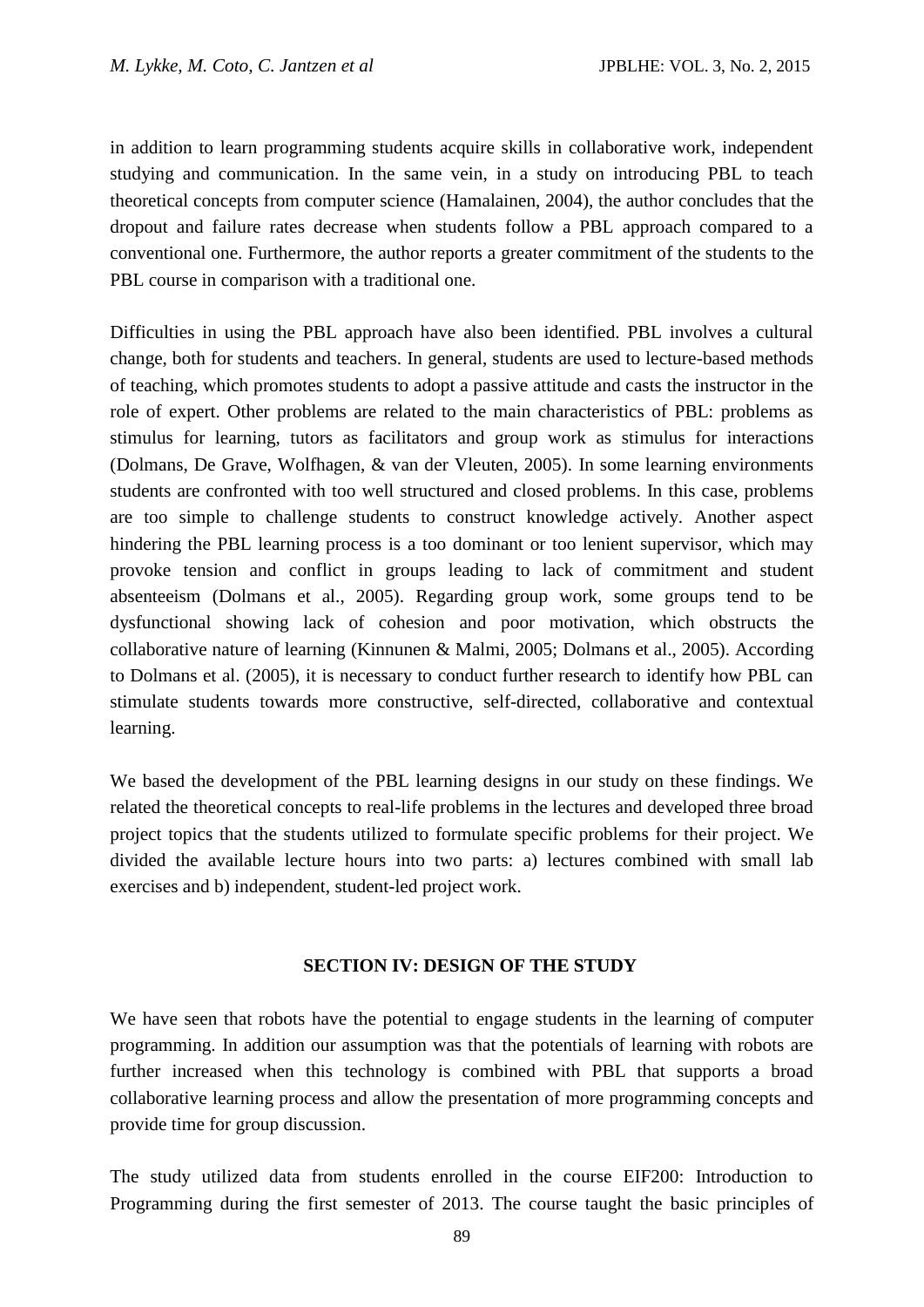object-oriented programming and lasted 16 weeks with a student workload of 8 hours per week.

The research design for the study was an experimental, controlled comparison study, which compared three learning designs: (1) a problem-based learning (PBL) design; (2) a combination of PBL and LEGO Mindstorms (PBL+LM) learning design; and (3) a traditional teaching design (control group).

The study involved 15 groups of students and included a total of approximately 300 students and 12 faculty members. Each learning design was used for 5 groups. Each group in the Control and PBL groups consisted of a maximum of 25 students, and the groups in the PBL+LM design had 20 students.

The study used 30 LEGO Mindstorms sets that were donated by The LEGO Foundation in Denmark. All students were included in the study with the exception of students who dropped the course and stopped coming to class.

### *A. The three learning designs*

The three designs have several activities in common, as showed in table 1, but the PBL and PBL+LM learning designs have been designed according to the basic PBL principles supporting free, continued development of real world problems, process-oriented interaction, collaboration between students and professors, interdisciplinary problem-solving, self- and peer assessment, and a dynamic curriculum (Newman, 2005; Savory, 2006). Lectures do not have any weight on student scores, wherefore they do not appear in the table.

|                                   | Control | PBL  | PBL+LM |
|-----------------------------------|---------|------|--------|
| Problem-based project             | 10%     | 20%  | 20%    |
| Learning activities (homework and | 25%     | 15%  | 15%    |
| quizzes)                          |         |      |        |
| Attitudinal evaluation            | 5%      | 5%   | 5%     |
| Exams                             | 60%     | 60%  | 60%    |
| Total                             | 100%    | 100% | 100%   |

Table 2: Distribution and evaluative weight of learning activities per learning design (in percentage)

As shown, the PBL and PBL+LM learning designs have the same distribution of workload. The main difference with the learning design for the Control group concerns the learning activities and the project. The increase in the learning activities (homework and quizzes) was to compensate for the minor workload assigned to the project work. In all three designs the students took three exams, which together weighed 60% in the final grade.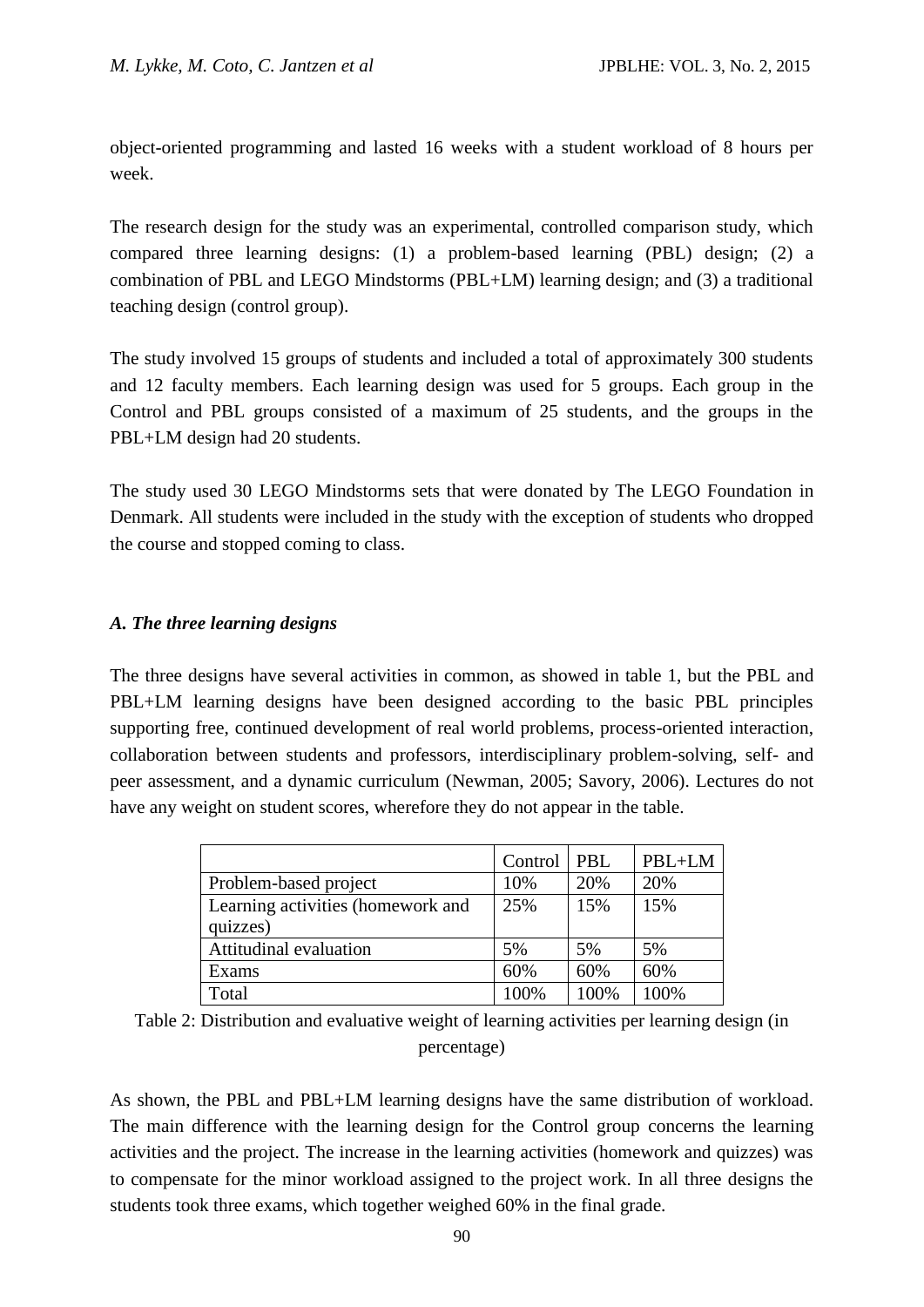Regarding the teaching approach, the participating professors in the PBL and PBL+LM learning designs introduced small problems to explain the various course topics (for example loop structures and arrays) while the professors in the learning design for the Control group consisted of teacher-led presentations of the topics either using the blackboard or a powerpoint presentation. In addition, the PBL and PBL+LM designs offered several challenges to the students throughout the semester to promote collaborative learning. In order to foster autonomy and responsibility for their own learning process the students in those learning designs were confronted with self-assessment and peer assessment strategies for each of the collaborative tasks (Rios, 2007).

In the case of the PBL and PBL+LM learning designs, the students were put in groups of 4-5 persons to work on the project. They had to choose from three different project topics formulated by the professors. These topics were described in an open-ended manner, so the student groups had to decide on the definition of the problem and the way to implement it. The projects in the PBL learning design addressed the use of bi-dimensional arrays while the projects with the PBL+LM learning design dealt with challenges for the robot, e.g. to collect trash. In the case of the learning design for the Control group there was only one project with a very detailed and structured description, leaving little room for independent development of the project.

All groups in the PBL+LM learning design participated in a five-week sequence of lab activities using LEGO Mindstorms Robots. Construction of the robots was done in the first week. Robots were used to introduce selective (if-then-else) and iterative structures (while, do while and for). During the lab sessions the students worked in groups of 4 to 5 members. The C++ language was used for programming the LEGO robots. The decision to use C++ and not the visual programming interface included with LEGO Mindstorms software was to have all three learning designs using the same object-oriented programming language. The software used during the LEGO lab sessions was Microsoft Visual Studio 2010. Each group had their own robot to practice the lessons. In addition to the lab time the students could work with the robot in their own time but without taking the robot outside the university premises.

#### *B. Data collection methods*

User experience evaluation means investigating how a person senses and responds to a product, design, event or service (Vermeeren et al., 2010). It includes all the users' emotions, beliefs, preferences, perceptions, physical and psychological responses, behaviors and accomplishments occurring before, during and after use. The evaluation of user experiences is complicated by the fact that experiences are subjective, context-dependent and dynamic over time (cf. section II). They are subjective because they rely on the mood, knowledge and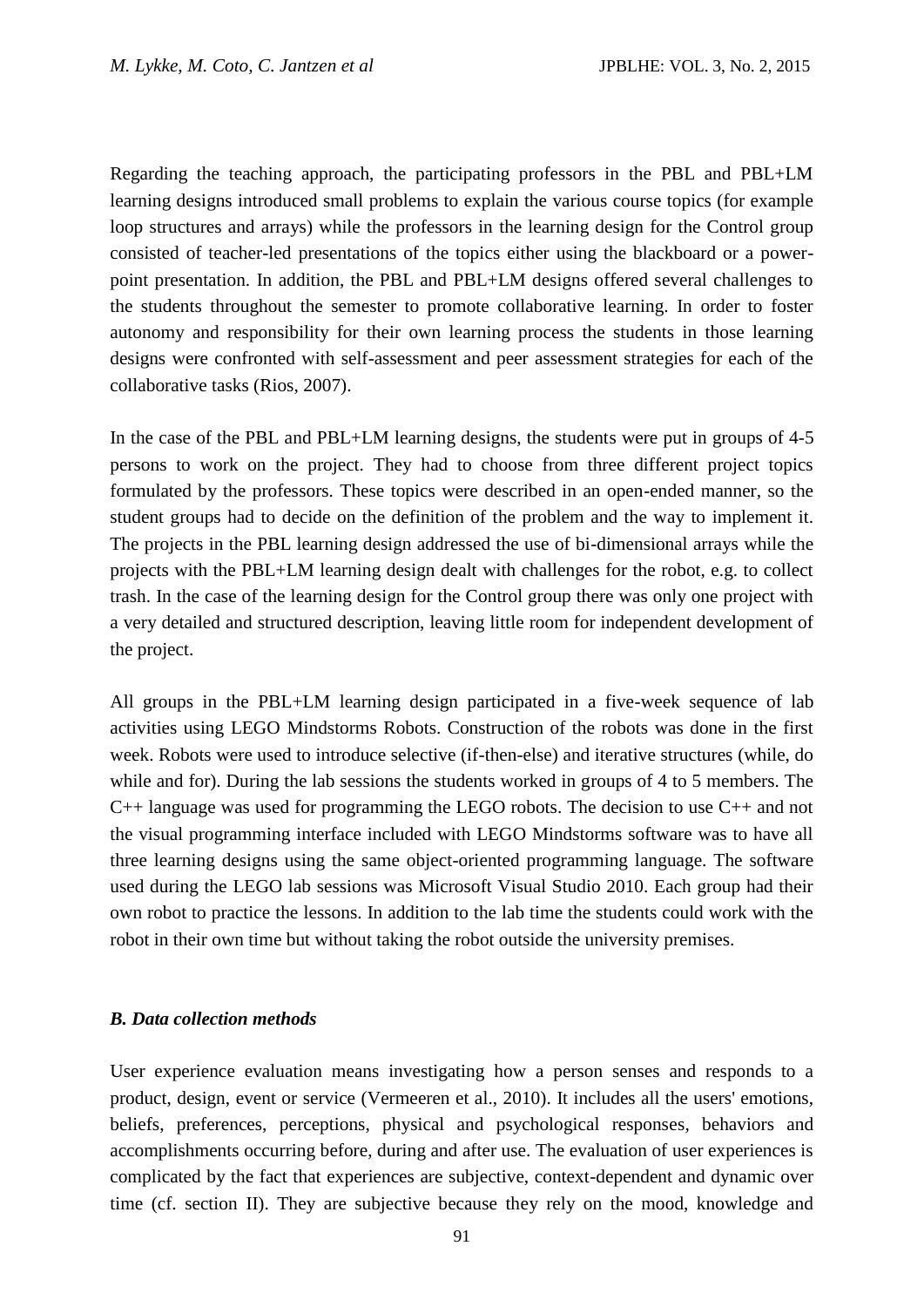momentary interests of the user. They are context-dependent in being influenced by circumstances in the immediate surroundings (weather, noise, accessibility etc.) as well as by larger social issues and cultural agendas. They are dynamic because new experiences relate to older ones and because memory transforms the quality and value of a past experience.

To study the learning experience our research used mixed methods comprising qualitative as well as quantitative methods:

- Study 1: A semantic differential questionnaire was developed to examine the students' connotative perceptions of and attitudes to the learning design.
- Study 2: The walk-along method was used to obtain opinion data and sensory information on the learning experience. This method consisted of a combination of interviews and observations while the student groups were working actively on their projects (Kusenbach, 2003;Lykke & Jantzen, 2013).
- Study 3: Non-participant observations of classroom interactions were made to obtain insight into students' behavior and emotions while being taught.
- Focus group interviews were conducted at the end of the empirical studies to validate the findings from the three other forms of data collection.

The walk-alongs were planned to last an hour for each project group, and consisted of 3 steps: 1) an introduction to the procedure; 2) observation of the project work while walking-along; and 3) follow-up interviews primarily to get demographic data about age and programming experience. The students and the walk-along facilitator met outside the classroom immediately after lecture. After a short introduction to the research project and the walk-along methodology, the facilitator walked along with the students, firstly to find a location for the group work, later to participate in the project work. On the way the PBL+LM groups picked up the LEGO Mindstorms tool box at the janitor's office. All groups had problems finding a place to work. Two groups worked at the library, two groups in the outdoor patio, and the two PBL+LM groups in a computer room with small computer tables and limited floor space for working on and with the robot. During these walk-alongs the students were instructed to act and work as usual. The facilitator observed the group work, took notes, especially about the students' interactions and mood, and asked clarifying questions about the students' emotions and experiences with the project work and collaboration. The 10 criteria of the "positive experience" guided the observation and questioning. After an hour the facilitator closed the walk-along by collecting demographic information. All walk-alongs were taped. Immediately after the walk-alongs the facilitator made a summary of the course, summing up the students' way of working focusing on the atmosphere and the emotional signature of the project work.

The non-participant observation took place during lectures in the classroom. The observer was briefly introduced and placed at the back of the room. She took written notes on the course of events and the atmosphere in class. These observation studies were also based on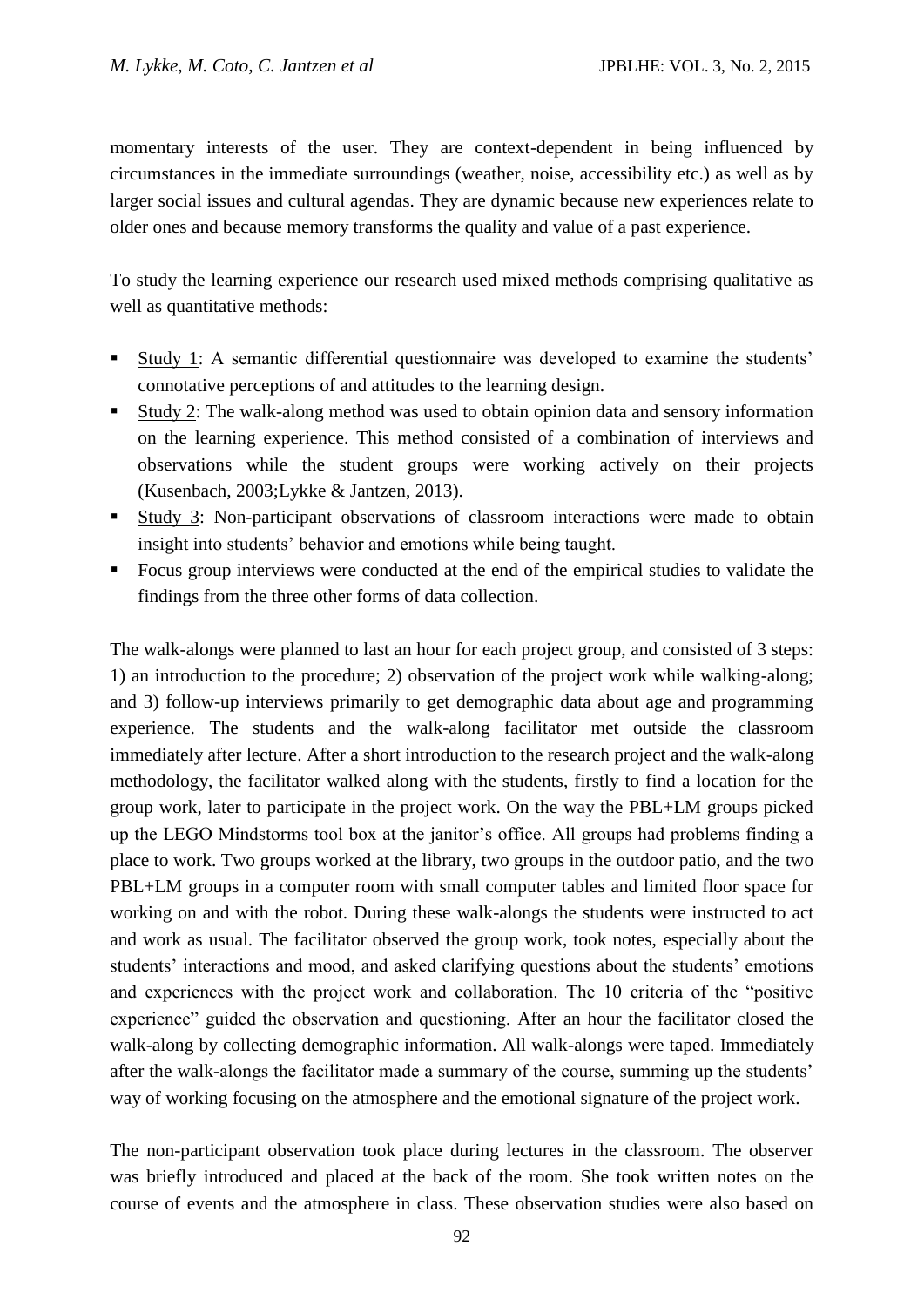the 10 criteria of "positive experiences".

Findings from the questionnaire survey, walk-alongs and non-participant observations were discussed in three focus group interviews, one for each of the learning designs. The focus groups aimed at elaborating the understanding of the central research themes: students' experiences, learning outcome, personal development and collaboration between students. Ten students from each of the three learning design groups participated in these focus group interviews.

#### **SECTION V: PRESENTATION OF RESULTS**

In the following section results from the three studies will be presented and discussed. Findings from the focus group interviews will be included in our discussion (section VI). We start by summing up results from the semantic differential questionnaire that provide a simple, quantitative picture of the students' attitude and feelings about the learning designs. We use opinion, 93avourabl and sensory data collected during the walk-alongs as well as data from our non-participant observations to discuss the findings.

229 students filled in the questionnaire, 70 students from the control design, 86 students from the PBL design, and 73 students from the PBL+LM design. 6 project groups participated in the walk-alongs, 2 for each of the three learning designs, a total of 21 students. Nonparticipant observations were made in the classroom during lectures, 2 lectures for each learning design: i.e. 6 lectures involving a total of 118 students.

In the questionnaire survey there was a total of twelve pairs of opposite adjectives for the students to consider. The adjectives were related to negative or positive emotional states that one might have experienced during the course:

- Sad vs. Happy
- Annoyed vs. Comfortable
- **Dissatisfied vs. Satisfied**
- Melancholic vs. Delighted
- Despairing vs. Optimistic
- Bored vs. Stimulated
- Stressed vs. Relaxed
- Calm (tranquility) vs. Excited
- Slow vs. Hectic
- **Nervous (anxiety) vs. Safe**
- $\blacksquare$  Sleepy vs. Lively
- **Insignificant vs. Interested**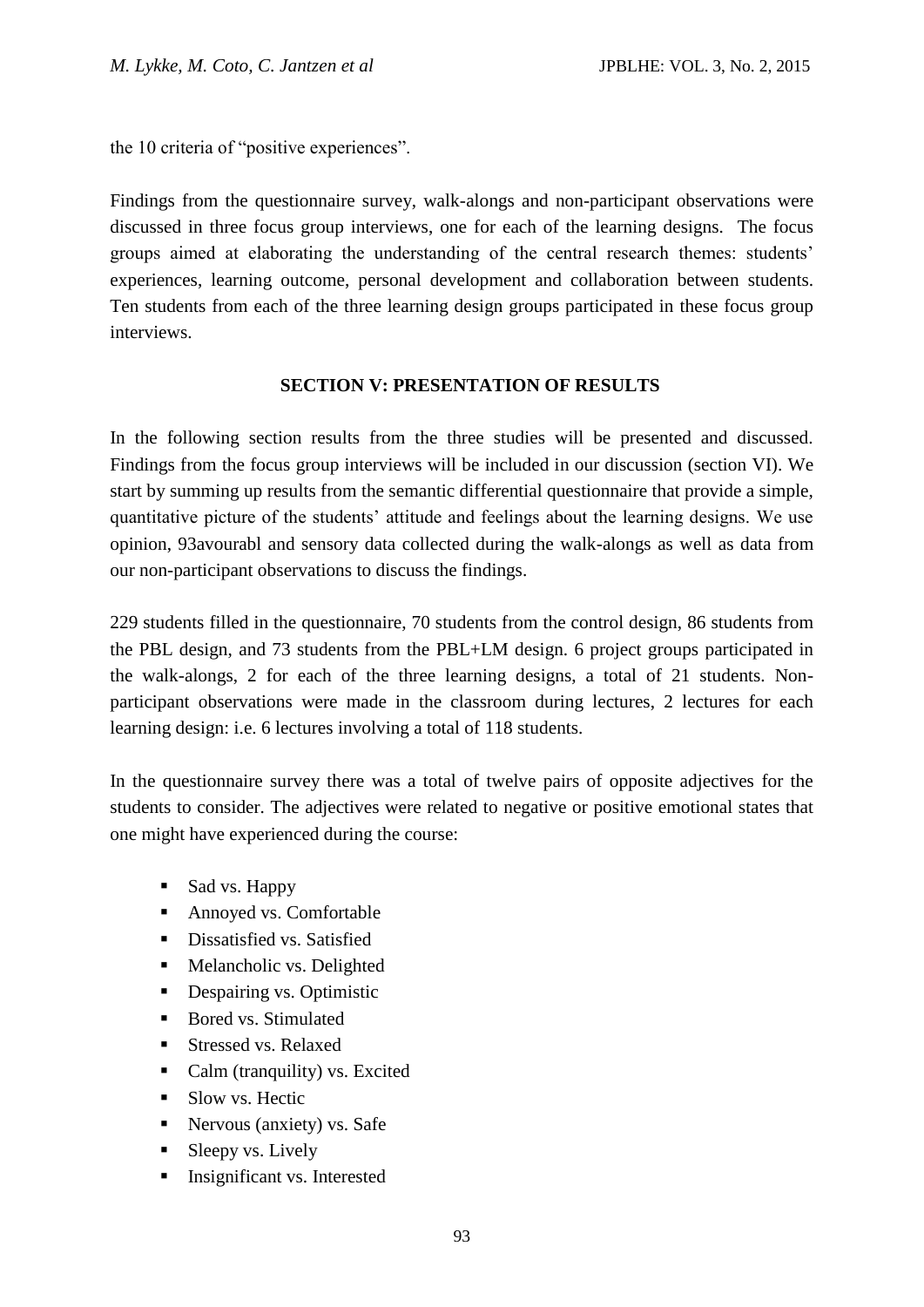They were placed adjacently on a scale with boxes that represented intermediate values. The students were told to put their mark in accordance to the box that best fitted their feelings during the lectures; the closer to the respective adjective the stronger the feeling. The students were also asked to provide supplementary comments about the respective course activities, in particular if they had experienced something interesting, challenging, or motivating. The method provided a semi-objective evaluation of the students' emotional responses to their respective introductory course; control group, PBL, and PBL+LM. It was made clear to the students that it was not a test of their performance.

For analytical purposes we categorized the replies to the questionnaire survey on a nine-point scale ranging from  $-4$  over 0 to  $+4$  between the pairs of adjectives; a negative value laden adjective and a positive value laden adjective such as the aforementioned "happy/sad", "bored/simulated", and so on.

Upon this categorization we divided the nine-point scale into three parts. -4 to -2 were the very negative replies,  $-1$  to  $+1$  were the neutral replies, and  $+2$  to  $+4$  were the very positive replies. We then calculated the mean value of each of these parts, cf. table 3. The mean values made it possible to illustrate the differences in a radar chart, as can be seen in fig. 1. A negative mean value connects to a negative value laden adjective, and the reverse goes for positive values. Thus, in Table 3 the mean value 1,6 indicates an average feeling of sadness for the Control group and the values 2,0 and 2,2 an average feeling of happiness for the PBL and PBL+LM groups.

In general, there were only slight differences in the students' feelings, and the differences were triggered by a small set of students, between  $1 - 30$  students out of approximately 80 students, depending on the differential. We will now present these differences in the following descriptions.

| <b>Variable</b>        |        | <b>PBL</b> | PBL+LM |
|------------------------|--------|------------|--------|
| Sad/Happy              |        | 2,0        | 2,2    |
| Annoyed/Comfortable    |        | 2,3        | 1,9    |
| Dissatisfied/Satisfied |        | 1,9        | 1,5    |
| Melancholic/Delighted  |        | 2,1        | 1,8    |
| Despairing/Optimistic  | 1,9    | 1,4        | 1,7    |
| Bored/Stimulated       | 2,0    | 1,8        | 1,9    |
| Stressed/Relaxed       | $-0,1$ | 0,6        | $-0,2$ |
| Calm/Excited           | 1,1    | 1,1        | 1,1    |
| Slow/Hectic            | 0,6    | 0,3        | 0,3    |
| Nervous/Safe           | $-0,1$ | 0,9        | $-0,1$ |
| Sleepy/Lively          | 1,1    | 0,7        | 1,0    |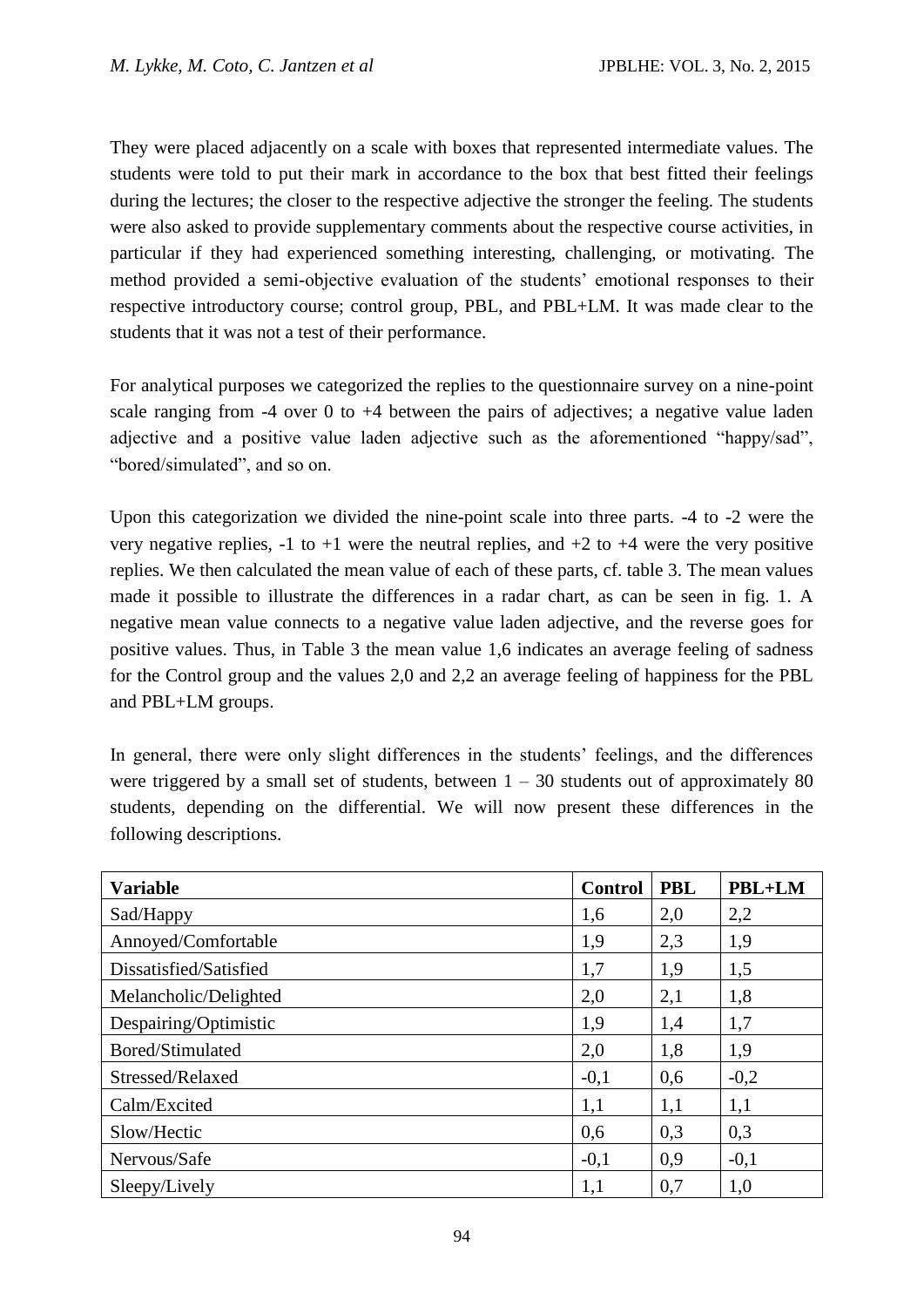| $\sim$<br>Ineqm<br>esteg<br>.<br>и<br><b>TITOT</b> | <u>.</u> | <u>.</u> | . .<br>- |
|----------------------------------------------------|----------|----------|----------|
|                                                    |          |          |          |

Table 3: Mean values of emotional scales

In the following subsections we will go into more detail on the semantic differentials of each of the three learning designs. For this purpose we have given each number on the scale its own color respective to the value it represented. The warm colors represented the negative value laden adjectives of each of the 12 pairs of adjectives. Reversely, the cold colors represented the positive laden adjectives. The size of each of the color-coded bars represented the amount of replies connected to that given value. This allowed us to look for overall patterns between the three learning designs with ease.



Fig. 1: Radar chart of emotional scales

For the practical purpose of reading the graphs by color, we removed the numbers of how many students replied a certain value, which were situated in the middle of the color-coded bars. We will instead present the relevant numbers in the following descriptions. Also note that one of the pairs of adjectives "slow/hectic" can have multiple meanings, since "hectic" for instance may not be a positive feeling in all given situations, even though it is connected with the positive color coding in our graph. In general, there were only slight differences in the students' feelings, and the differences are triggered by a small set of students, between 1 – 30 students out of approximately 80 students, depending on the differential.

### *E. The Control Group*

By looking at the color-values of the control group in fig. 2, we can see the students felt positive about the learning experience, but some also felt stressed and nervous. A small amount also felt bored and sad, but more or less everyone agreed that the course was interesting, cf. no negative colors at "insignificant/interested" in fig. 2.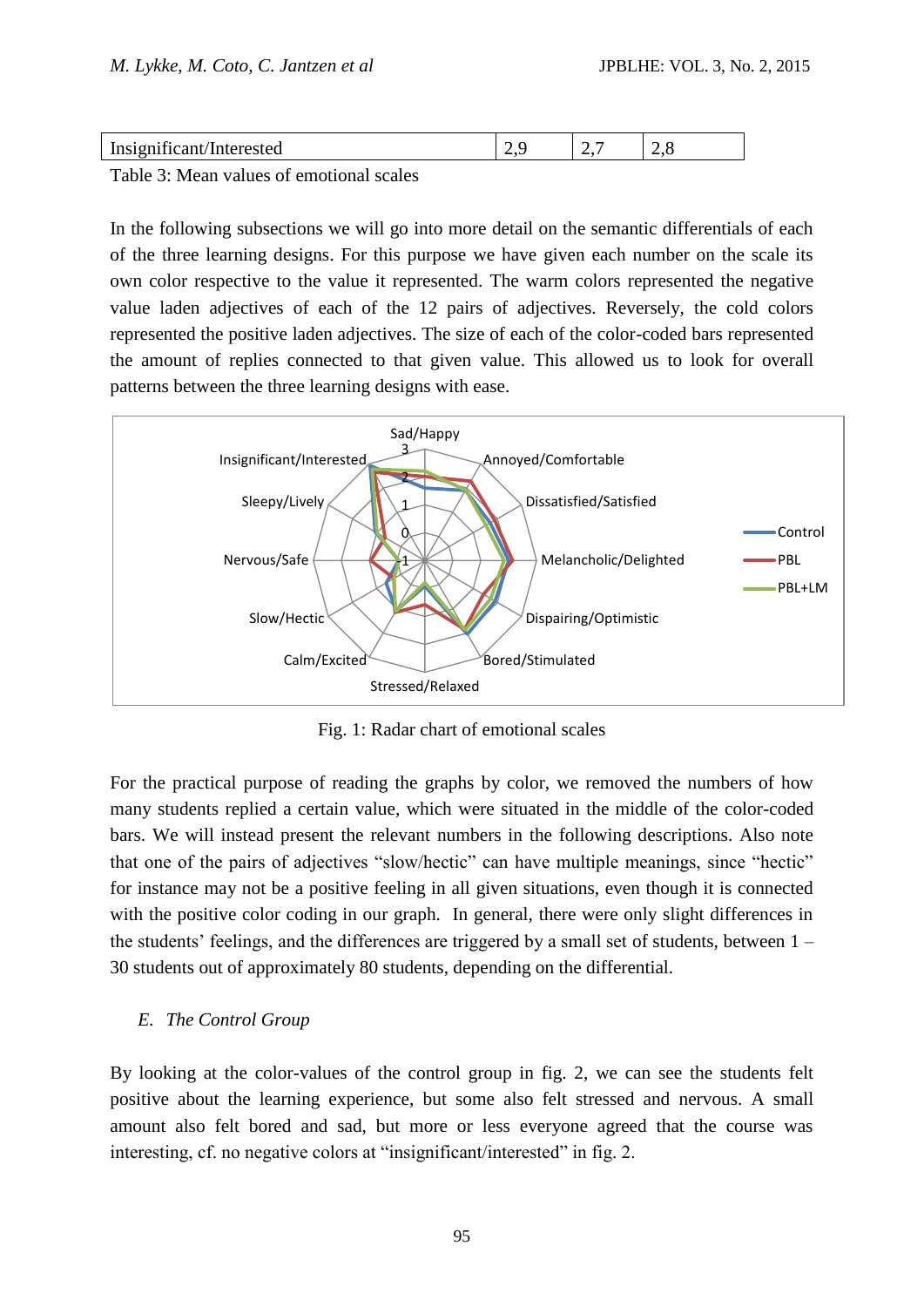

Fig. 2: Semantic differentials for the Control Group students.

The number of students who replied they felt between -2 to -4 values of stress was 20 out of 68, which means that at least 29% of those who replied felt some amount of stress. Likewise, the number of students who felt some amount of nervousness was 33% of the 70 students who replied. 14% replied they were sad and 6% replied they were bored.

The observational data confirms the findings. In the control groups the professors used either the blackboard or a power point file to present the logic of the programming in a sequential manner. The professors were relaxed, interacted in a living and cheerful way with the students, and involved them in the teaching. Some few students took directly part in the dialogue answering questions from the professor, but the majority of the students followed the teaching with attention and interest, but passively. Judged on their expressions some students seemed distracted. Some seemed to have trouble understanding the lecture, but only few consulted the professor with questions. Some students small-talked during the lecture disturbing the concentration of other students. Both active and passive students used their mobile during class. A small group of students discussed the programming problem and solution among them independently of the professor, but most students left initiative and organization of the learning process to the professor.

The Control group students made a small project as part of the course, which was observed during the walk-alongs. Compared to the classroom teaching the control group students were more involved and enthusiastic in the project work. They tried out solutions, consulted the Internet for information, and discussed solutions. However, as in class, some few specific students took the lead of the project work, and in general the students expressed frustration being without the guidance of the professor.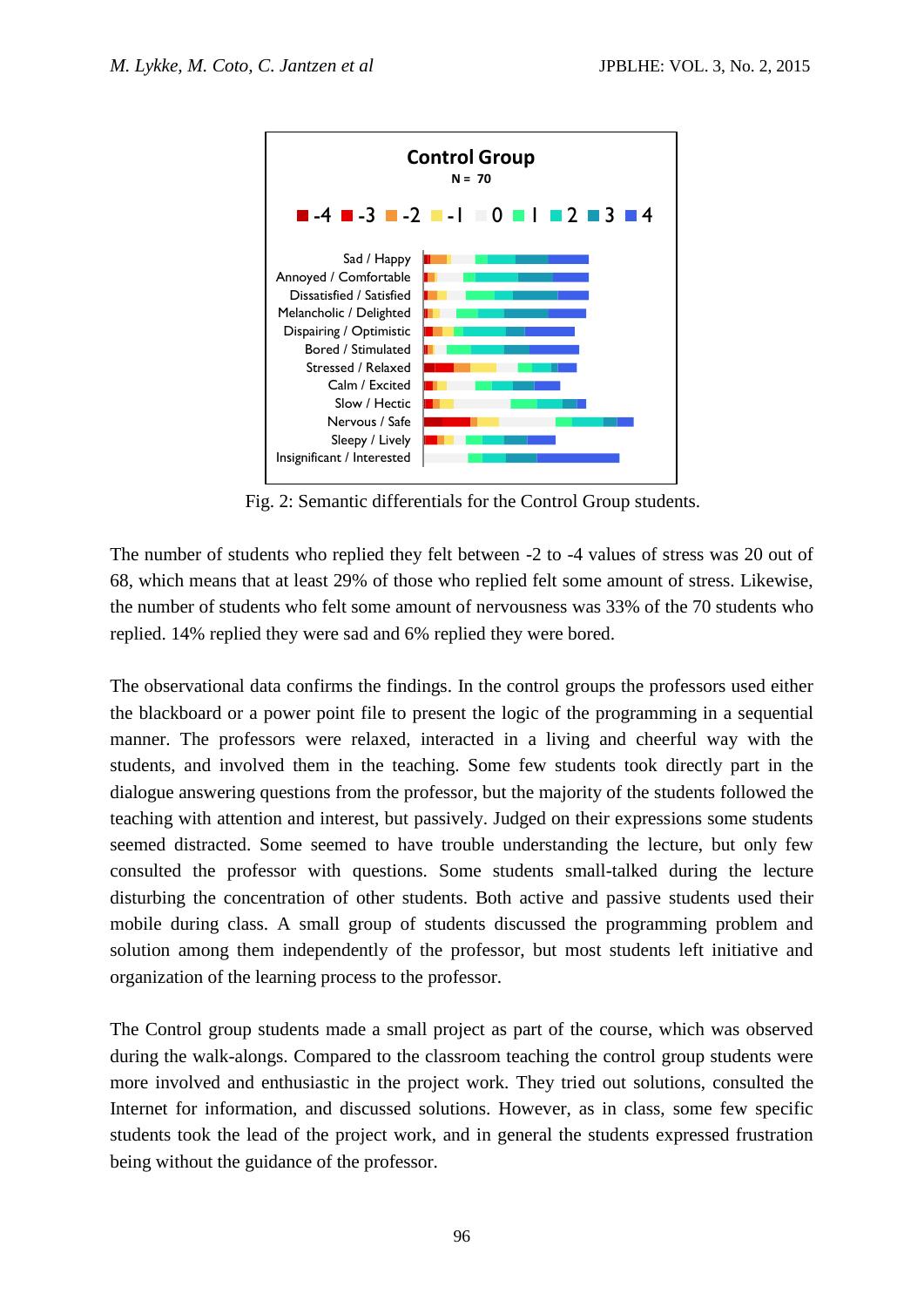#### *B. PBL*

Looking at the color-values in the PBL course in fig. 3 we see a similar pattern of overall positive experience with some amount of stress and nervousness. The number of students who felt happy seems to be a bit higher than in the control course. Some students also found the PBL course to be somewhat insignificant.



Fig. 3: Semantic differentials for the PBL group students.

The number of students who replied they felt between -2 to -4 values of stress was 24 out of 86, which means that at least 28% of those who replied felt some stress. The total of students who felt somewhat nervous was 16% out of the 86 students who replied.

Only 1% felt sad and 3% felt bored, which is an improvement when compared to the Control groups' course.

Looking at the number of students who felt the course was somewhat insignificant, 3 students out of a total of 87 replied they felt between -2 to -4 values. This amounts to 3% of the total population in PBL.

Again the observation and walk-along data confirm the questionnaire findings. Both PBL classes were held in a form continually switching between a short lecture, an instruction by the professor, and group work. In total there were three small group work sessions during the observed class. As in the control group the tone was lively and joyful with a close contact between the professor and the students. The students paid attention to the professor and participated with comments and questions. There was laughing, and the students expressed involvement and interest. Not all students participated actively, but only one group of boys in one of the PBL classes used their mobiles and small-talked. During the project work, the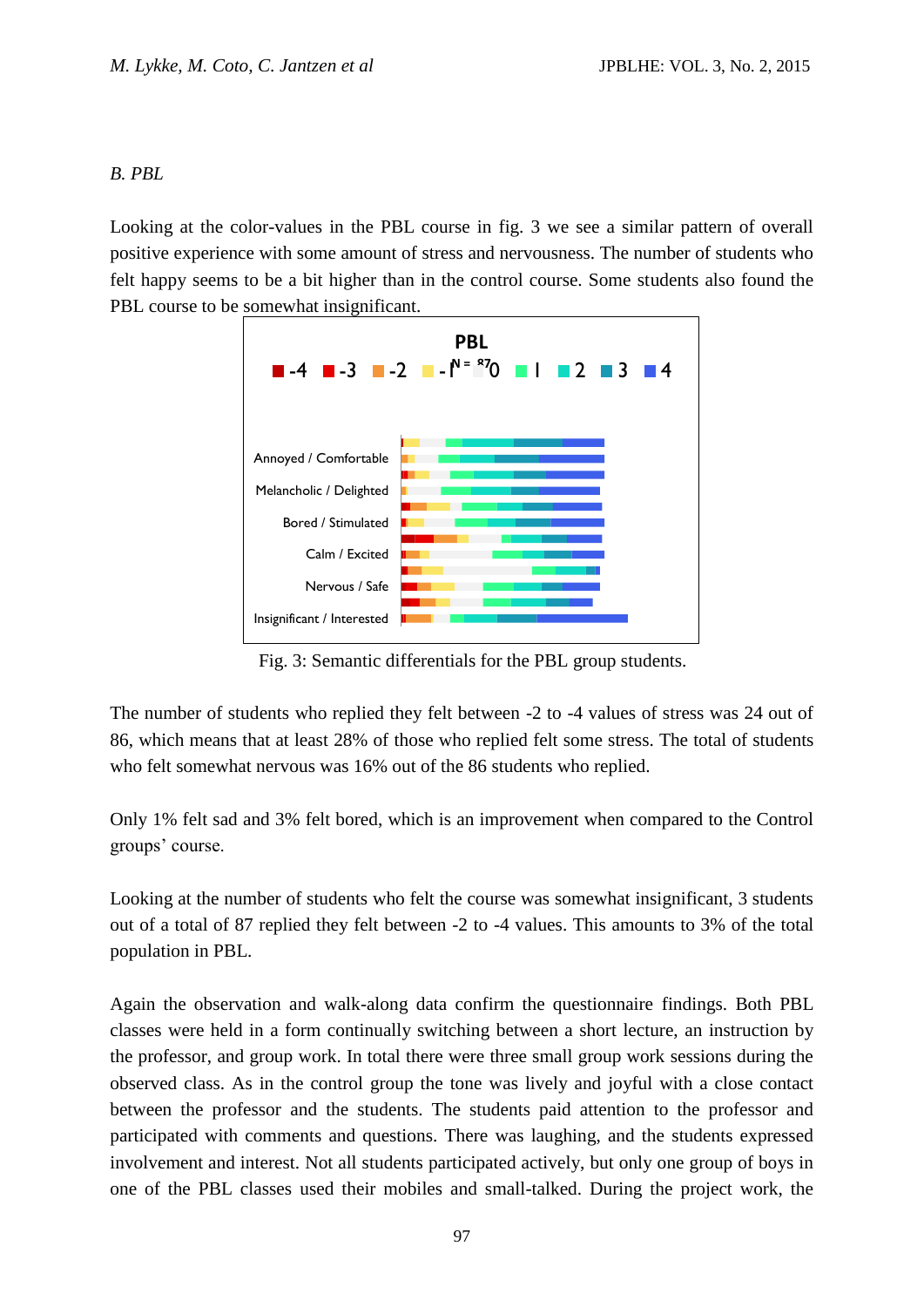students worked very interactively, exchanging and discussing ideas, clearly trying to apply concepts from the lecture and using the course terminology. There was a lively, relaxed and humorous atmosphere with friendly competitive and reciprocal teasing  $-e.g.$  in regard to who knew the proper terms or who found the best solution to the problem. Many of the discussions was about the "best" or "right" way to solve the problem. No specific plan or task organization was made for the work. The students did not divide the tasks between them, all contributed continually. Most group members participated actively. Generally, the students highlighted the realistic tasks that they found enriching and very motivating.



Fig. 4: Semantic differentials for the PBL+LM group students. C. PBL + LEGO Mindstorms

The color-values in the PBL+LM course show a similar pattern as with the other two course types; stress and nervousness being the dominant negative states of feeling. The number of students who replied they felt between -2 to -4 values of stress was 26 out of 72, which means that at least 36% of those who replied felt some amount of stress. The total of students who felt some degree of nervousness was 28% out of the 71 students who replied.

None of the 68 students who replied felt sad, while 3% of the 72 who replied felt bored. One student felt the course to be somewhat insignificant. He replied that he felt a value of -3.

The PBL+LM class consisted of project work, with only a short introduction to the programming subject by the professor. The students were very concentrated in their work, continually switching between programming the software and trying out the results with the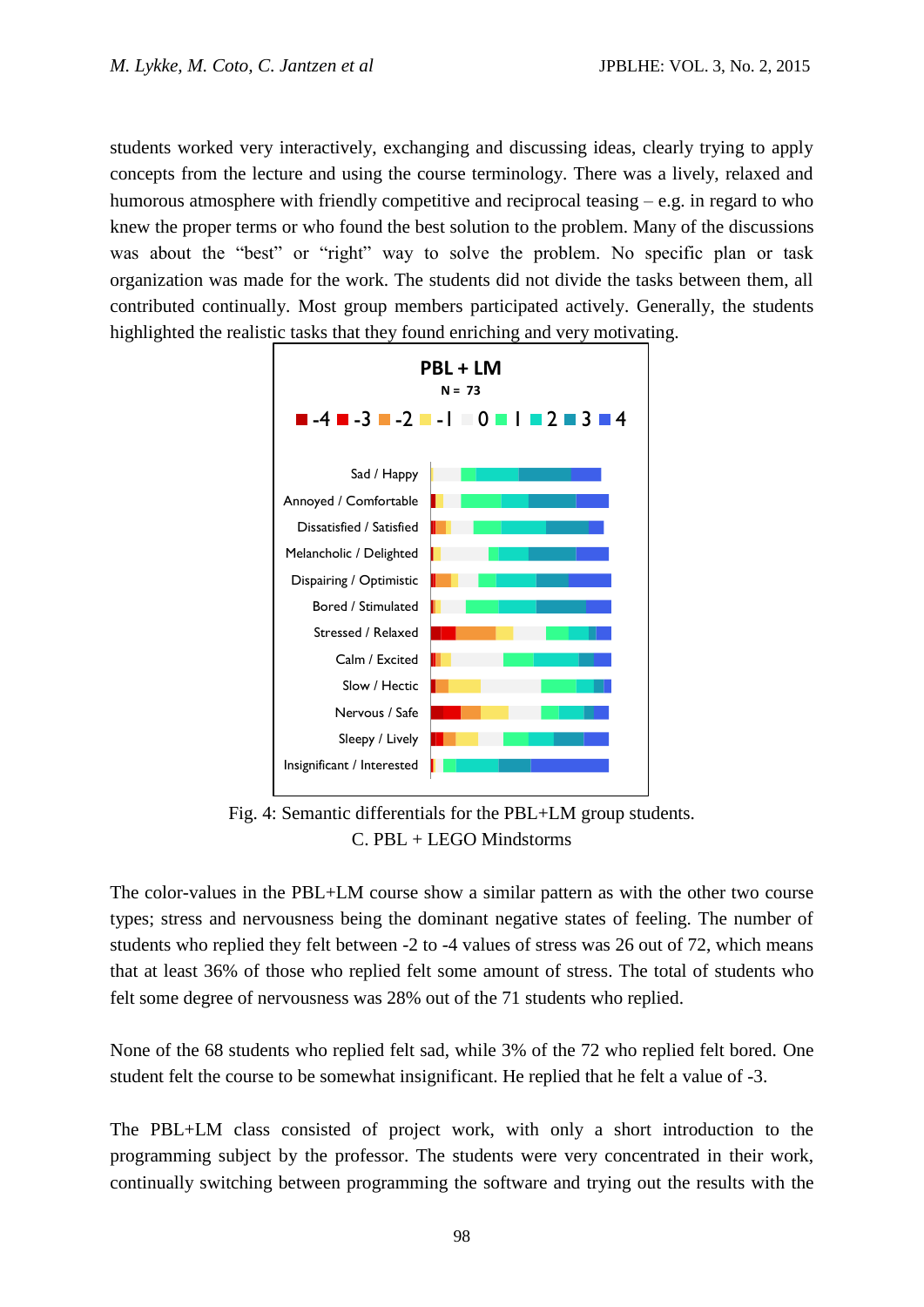robot. In general all students were involved. The students worked very structured and divided the work into tasks or roles, e.g. adjusting the algorithm, consulting the literature or the teacher, operating the robot, or repairing the robot. In most groups one or two of the students took the lead and organized the work; typically the ones who operated the computer or the robot. Thus, all students were interested and participated interactively. All felt related to the work, but the students participated with various degrees of involvement and liveliness. Some expressed frustration when they repeatedly had to make small algorithmic changes in order to have the robot circle or turn. The professor worked around the class and participated actively in the work. Sometimes the students had to wait for help.

For the PBL+LM students the start of the project work was slow and annoying because the students had to pick up the robot at the Support and Development Unit, find a room, and build the robot. The groups also had problems and used much project time to set up the communication between the computer and the robot. In addition, they had problems finding floor space to try out the programming on the robot. However, the atmosphere was good. The students were very interested in the task. They sat close to each other while working, discussed solutions, and tried out solutions. They were very engaged and helped each other.

We have now presented the students' emotional responses to the three learning designs and will now compare how these designs score on negative emotions. Our assumption is that "positive experiences" relate to lower scores on this set of emotions. Lower scores are thus assumed to be 99avourable to learning.

#### *D. Stress & Nervousness*

By illustrating the semantic differentials in the color-coded graphs we have revealed that there is a clear pattern of stress and nervousness in each of the three learning designs. To see how much the courses differ, we will now compare the findings from each of the three learning designs.



Fig. 5: Stress values across learning designs.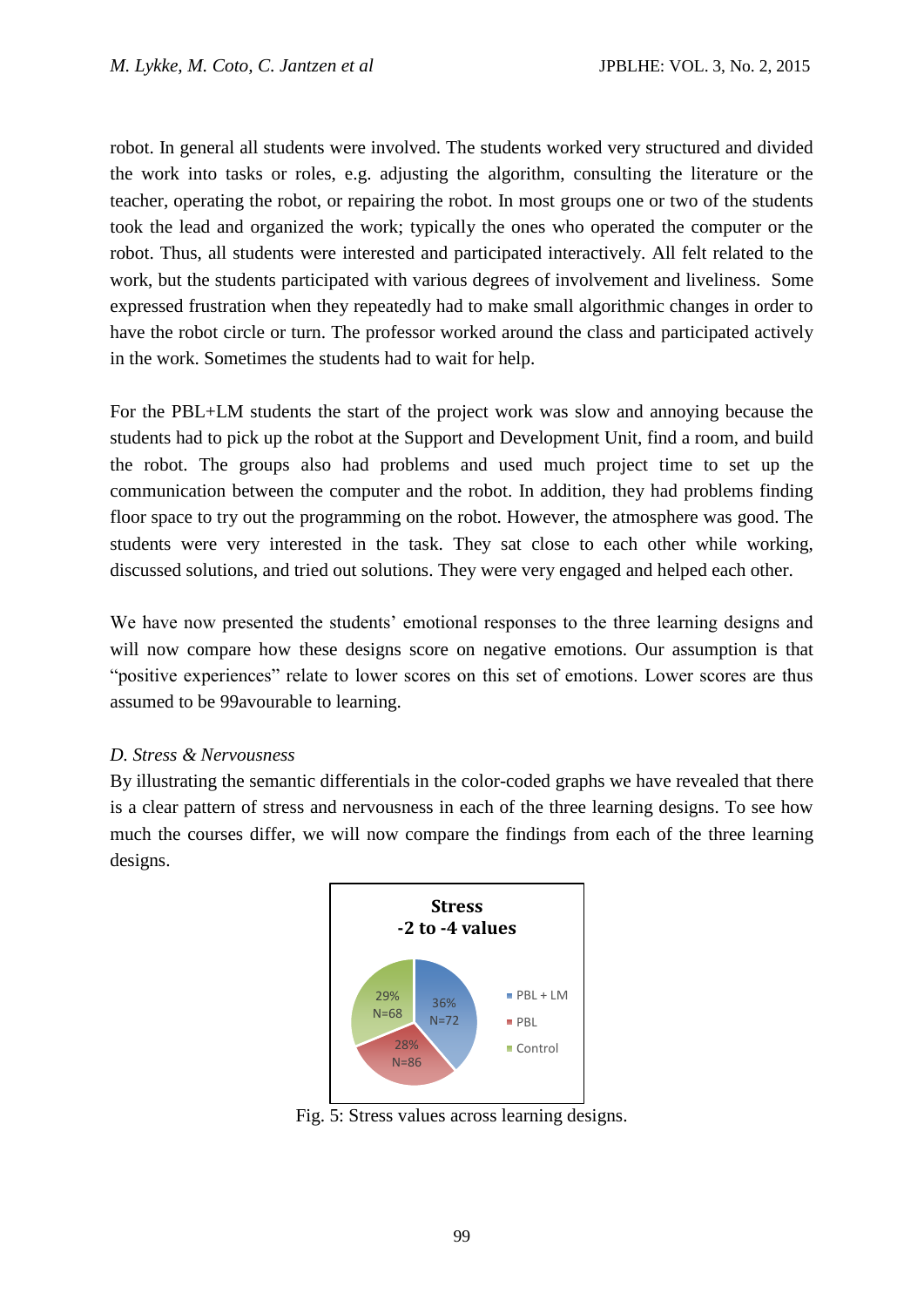Comparing the percentages of students who feel stressed in each learning design, we find that the PBL+LM course scores the highest, cf. fig. 5. Interestingly, the PBL course, which only differs slightly in its approach compared to PBL+LM, scores the lowest of the three.



Fig. 6: Nervousness values across learning designs.

Looking at the percentages of students who feel some degree of nervousness, once again, the PBL course has the lowest score, cf. fig. 6. It is also somewhat surprising that the Control group course scores the highest percentage, considering the novelty of the learning designs in both the PBL and the PBL+LM courses.

## *E. Sad, Bored & Insignificant*

When comparing the percentages of students who feel sad in each learning design it is quite noticeably the Control group course that scores the worst, cf. fig. 7. With 14% feeling unhappy there is clearly a difference compared to PBL and PBL+LM, which scores 1% and 0%. Still, a simple glance at the color-coded graphs reveals that the majority of the students feel happy in the respective course types.



Fig. 7: Values for sadness across learning designs

Looking at the percentages of students who feel bored, once again the Control group course scores the worst, but only with a three percent increase compared to PBL and PBL+LM, cf. fig. 8. As in the case of feeling sad, the color-coded graphs reveal that the majority of the students felt stimulated in their respective course types.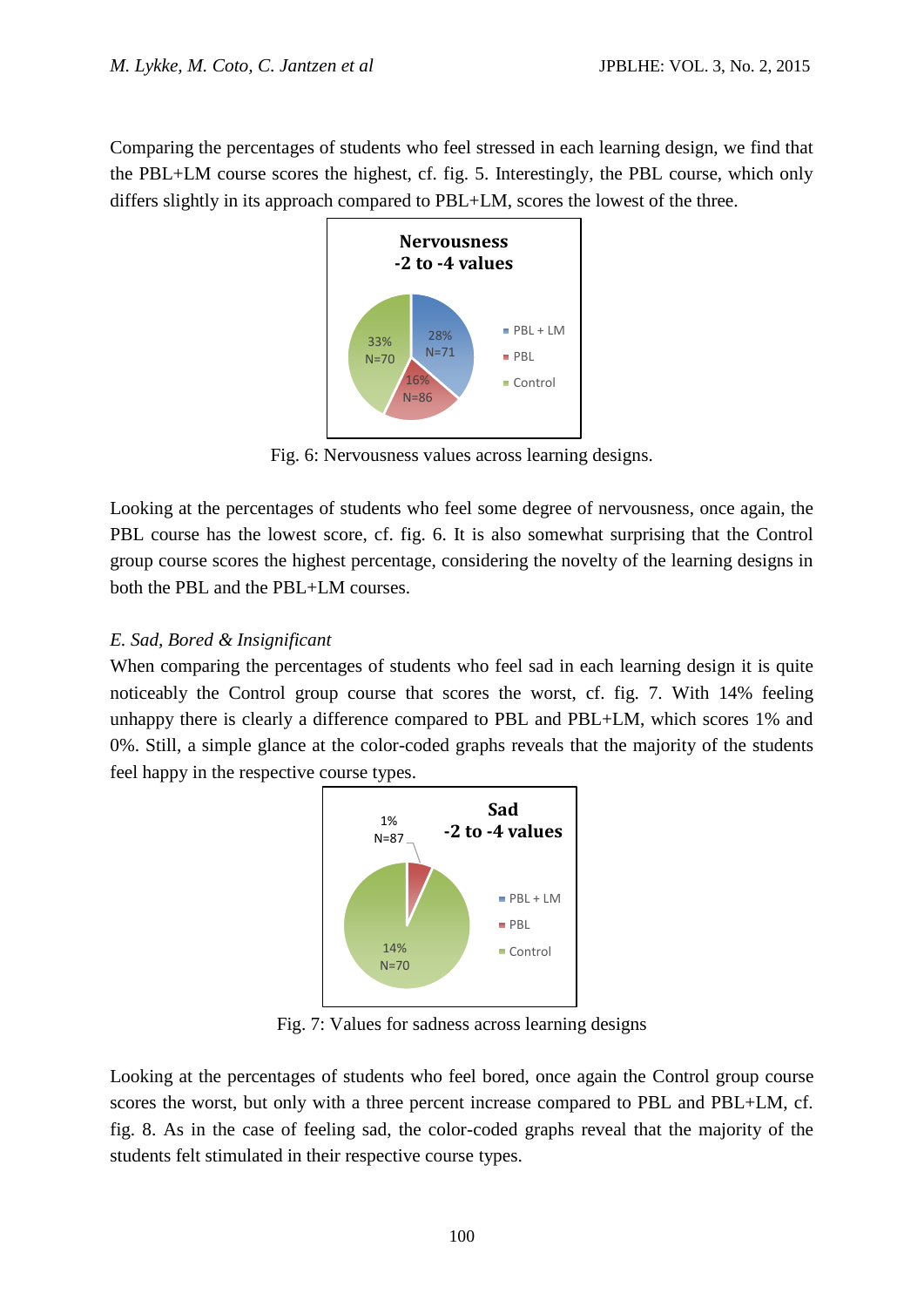

Fig. 8: Values for boredom across learning designs.

The amount of students who felt their course type was insignificant is only 1% in the PBL+LM course and 3% in the PBL course, cf. fig. 9. Interestingly, there is no one in the Control group who felt their course was insignificant.



Fig. 9: Values for insignificance across learning designs.

The focus group interviews provided additional explication for the findings. Working with the robots was very motivating and interesting for the students. The students considered the possibility of working with robots as an interesting, fun and exceptional opportunity. They liked to work interactively with the programming, liked the trial-error learning style that was essential for the robot work. However, the students experienced a lack of theoretical knowledge that could guide them through the trial-error process. It provided a feeling of insecurity and doubt – e.g. "do we learn what we should", "do we obtain sufficient theoretical programming knowledge". In addition, the students felt a time pressure, because they used much time to pick up and assemble the robot and find a place to work. They were also frustrated because they did not have sufficient space or appropriate physical conditions to try out the robots.

The Control groups were satisfied to have a professor that systematically presented programming concepts and guided the problem-solving process. It made them feel safe about the learning outcome. They also liked the one small project work. However, when they had to plan the work themselves, they felt unprepared and insecure about the process and the group work – questions raised were of the type: "How do we approach the problem?" "How are we to organize the work?" "How are we supposed to work together?"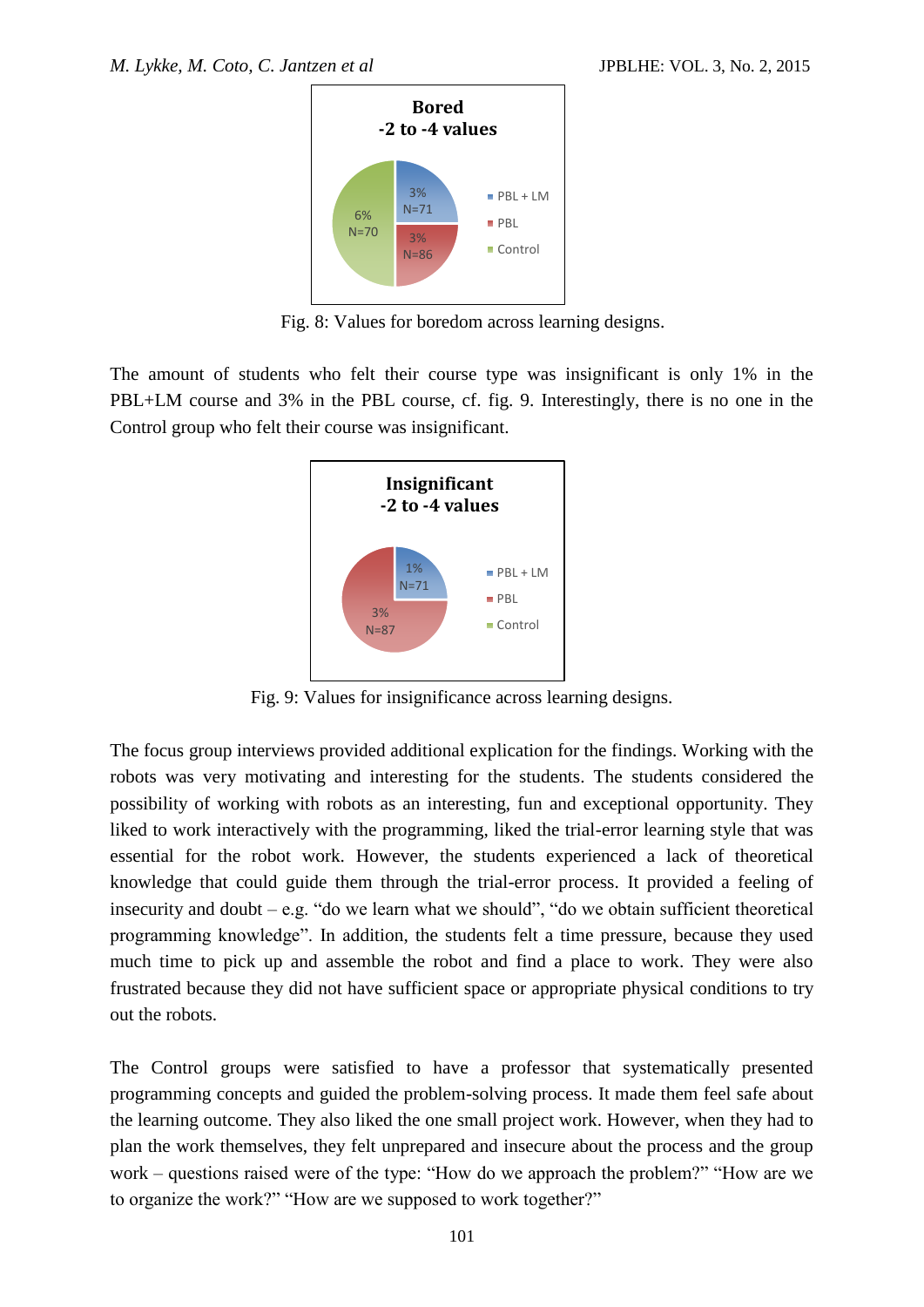The PBL groups enjoyed the dynamic interplay between lecture and group work and the collaborative interactions with the professor in class. The interactive learning style in class provided a feeling of security, and the students felt comfortable and prepared for the project work. The PBL students highlight the trial-error learning process and they experienced the collaborative interactions between individual considerations, ideas and experience from costudents and guidance from the teacher as interesting, challenging and fun.

#### **SECTION VI: DISCUSSION**

The aim of this study was to learn about the influence of learning designs on students' emotions and on their intrinsic motivation for learning. Based on the assumption that experiential value is derived both from hedonic experiences and from engagement (Higgins, 2006), the study focused on the students' *emotional response* to and their *feeling engaged* in these designs. Ten criteria of "positive experiences" were used to study the emotional qualities of the designs. These criteria cover different dimensions of the learning experience – whether the students feel that they learn something, derive pleasure, comfort or inspiration from this learning, whether they work in an interactive and collaborative environment, feel motivated, and feel responsible for their own learning process etc. The use of experience design criteria is motivated by knowledge from positive psychology confirming that wellbeing, positive emotions and self-activity promote cooperation, are intrinsically motivating, broaden the scope of attention and thinking and facilitate problem solving.

Our research shows that the learning designs influence the students' physiological and emotional wellbeing (i.e. their emotional responses) as well as their active engagement in the learning process. Working with the robots was experienced as engaging by the students. The students considered the possibility of working with robots as an interesting, fun and exceptional opportunity. They liked to work interactively with the programming, felt motivated by the trial-and-error learning style that was essential for working on and with the robot. Nonetheless, they also expressed frustration and de-motivation when they repeatedly had to make tiny changes in the programming code. They felt that insignificant programming details shifted the focus away from more general programming principles. Additionally, students experienced a sense of insecurity and doubt about the learning outcome, mainly due to a perceived lack of theoretical knowledge to guide them through the trial-and-error process. Furthermore, they felt a time pressure because whenever they were required to work with the robot, they needed to pick it up, to assemble it and to find a convenient place to work. All these activities took much time and distracted them from the programming work. The strength of PBL+LM learning design is the project work and a high degree of interaction and collaboration, whereas the students miss the freedom to develop and frame the purpose of the project. Likewise, the nature of the robot work force the students to divide tasks between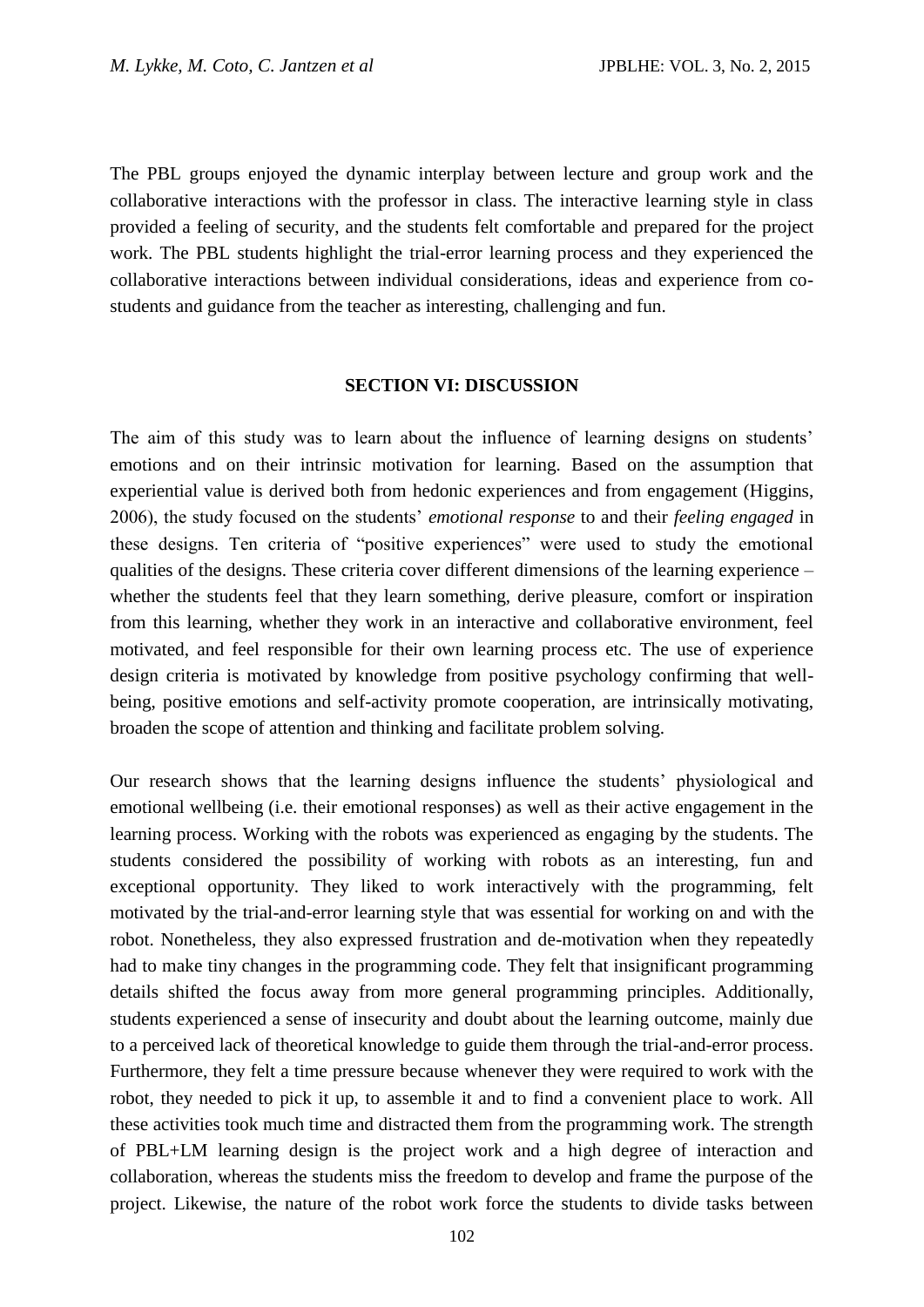them, thus narrowing the students' learning experience. At the same time, the inherent limitations in developing real world programming tasks by using the robot is a challenging obstacle for the learning design.

The PBL groups enjoyed the interactive collaboration with the professors and the dynamic interaction between lectures and group work, which took place in the classroom. Contrary to the PBL+LM students the PBL students did not divide the tasks between them. No specific plan or task organization was made for the work, most PBL students contributing continually and interactively, thereby potentially engaging each student in an optimal way and allowing them to obtain a broad learning experience. In the same vein, the interactive learning style in class provided a feeling of security, and the students felt comfortable and prepared for the project work. The PBL students highlighted the trial-and-error learning process and the collaborative interaction between individual considerations, ideas and experiences from costudents and guidance from the teacher. The collaborative work was challenging, but primarily experienced as interesting and fun: i.e. as emotionally rewarding. As it might be expected from previous literature, the PBL-approach provided a productive environment for experiental learning. In the present set-up, however, the degree of freedom to develop the problem and to plan the problem-solving process may still be improved providing more challenges and skills to the students.

The Control group primarily received teacher-led lectures with a small, well-defined project as part of the course. The majority of the students followed the teaching with some degree of attention and interest, but they did it passively. Only some few students took directly part in the dialogue answering questions from the professor. The overall intensity of the motivational force appeared significantly lower than in the two other designs. Generally speaking, the students left the organization of the learning process to the professor, seemed satisfied to have a professor that presented programming concepts and guided the problem-solving process. It made them feel safe about the learning outcome.

Nevertheless, they appreciated the one small project work, felt motivated by the realistic problems and the collaboration with other students. However, when they had to plan the work themselves, they felt unprepared and insecure about the process and the group work – questions raised were of the type: "How do we approach the problem?" "How are we to organize the work?" "How are we supposed to work together?" The strength of the classroom learning design is its potentials for continuity and control of the learning outcome. However, the Control groups seem prone to a feeling of stress and nervousness. They did not feel prepared to take responsibility for their own learning and collaborative work. And they expressed frustration when being without the guidance of the professor to motivate their learning process.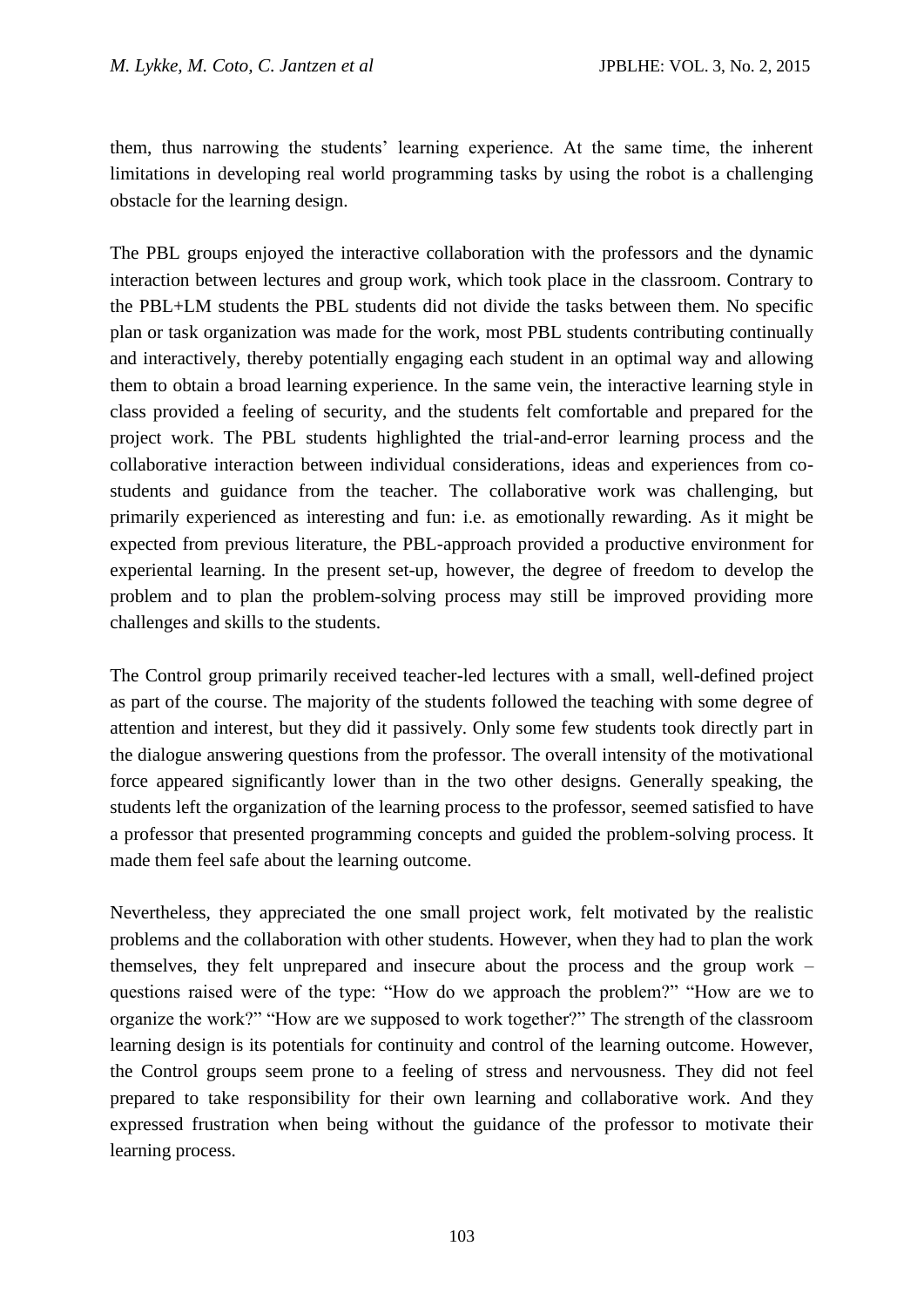Except for the semantic differential questionnaire that was filled out by 229 students, with a response rate of 69%, the study is small with 2 walk-alongs and 2 classroom observations per learning design. The findings would be stronger if walks had been conducted with all 15 project-groups and if there had been walks at intervals during the whole learning period. Such approach would have provided a broader picture of the group work and would have allowed the researchers to gain more insight into the developments in the students' work processes, their collaborative behavior, and their engagement in group work and programming theory. To compensate for this lack, the explicit aim of the follow-up focus group interviews was therefore to validate the findings and thus provide a broader picture of the learning designs. The focus group interviews that were carried out with both students and faculty (each group apart) allowed us to compare findings across project groups giving us with a more nuanced picture of the learning designs.

We deliberately chose to carry out the walk-alongs at a point approximately at mid-point in the course. The idea was to meet the students when they had worked with the learning designs for some time, overcome unavoidable start problems and gained experience with these new ways of learning.

The combination of quantitative, less nuanced information from the semantic differential questionnaire and the situational and detailed insight from the walk-along and observation studies gave a nuanced picture of students' experiences. The data supplemented and supported each other pointing to the same findings. Specifically we found it useful to go from surprising results from the semantic differential data, e.g. telling that traditional class-room learning scored well on interest and low on stress, to the narratives and explanations in the walk-along conversations.

#### **SECTION VII: IMPLICATIONS**

Summing up, all three learning designs have their own set of advantages and challenges. The PBL-design seems best at stimulating collaboration, interaction, and emotional wellbeing. The robots in the PBL+LM-design are engaging and motivating, but also frustrating, due to the inherent limitations of the robot regarding project tasks, practical issues and insecurity about the learning outcome. The traditional class lectures provide security in terms of theoretical insight, but also provide stress and nervousness due to little or lacking experience with working actively and collaboratively. If we want happy, comfortable, delighted, and at the same time calm and lively students, none of the learning designs are completely satisfying. It is also clear that all of the students are motivated by working in projects, but for the robots to become an effective tool for motivation it is necessary to provide more theoretical knowledge about programming and to improve the project tasks and the conditions under which the robots are used in the course.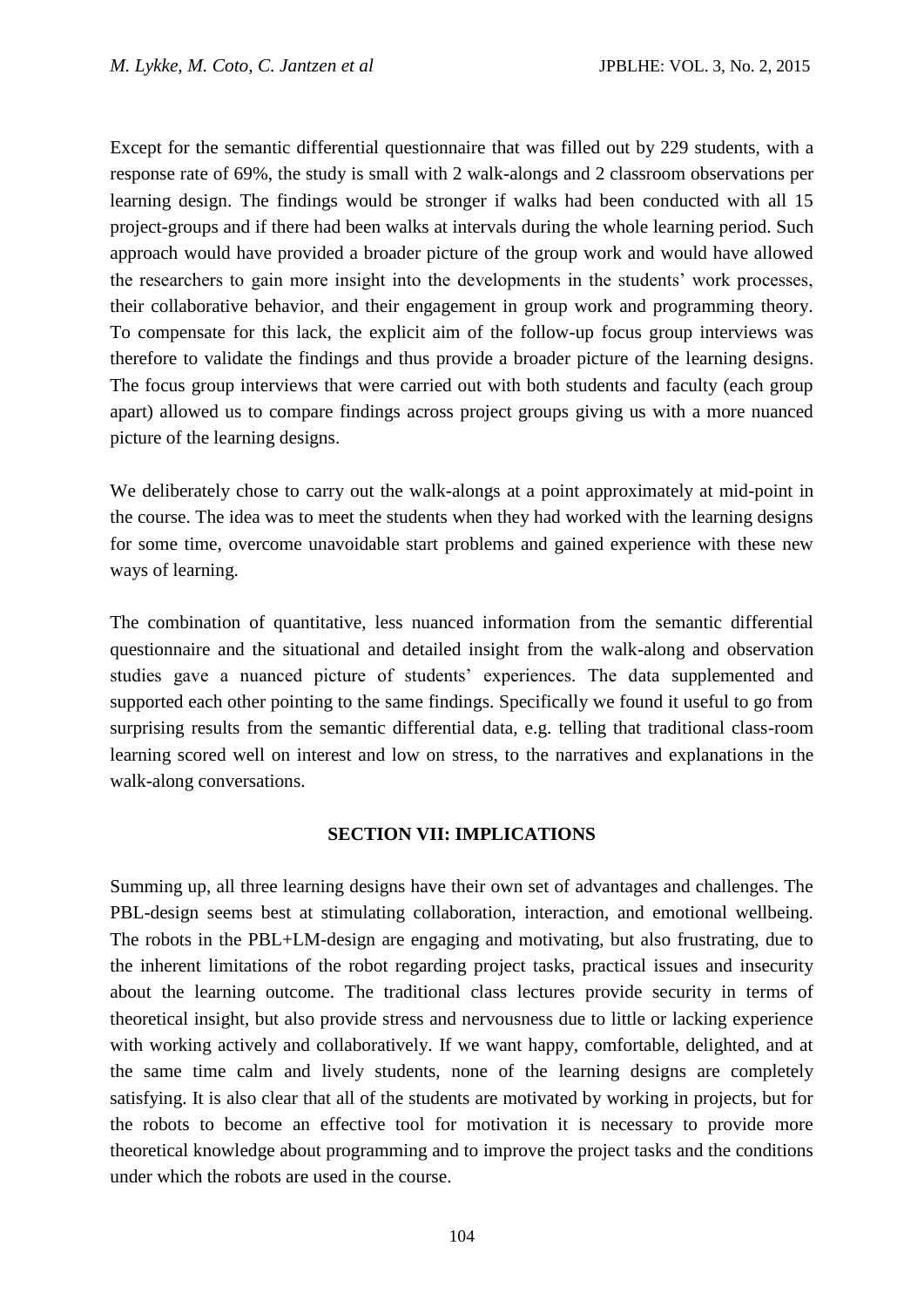Concerning the use of LEGO Mindstorms robots the results underpin the importance of practical issues. There should be one robot per group, each group should keep their robot during the full project period, and appropriate physical environments with sufficient space for working with the robots should be provided. The idea of integrating and relating the theoretical lectures directly to the practical work with the robots worked well. However, it should be clear for the students how the small lectures relate to the overall curriculum. If not this way of lecturing may cause uncertainty whether "we learn what we should". The students' emotional response to traditional lectures shows the strength of close contact between students and lecturer. The lecturer provides security and also interest and motivation by prioritizing and structuring the theoretical subjects. PBL turned out to be the most motivating and engaging approach. However, the students expressed less interest and stimulation compared to traditional teacher-led courses. This is surprising. The findings show the importance of the guiding role of the teacher. This group of students, students for whom self-directed, independent group work was a new phenomenon, appreciated the teacher's road map and directions.

#### **ACKNOWLEDGEMENT**

This work was supported by a donation of MindStorms robots by The LEGO Foundations. We thank Director Bo Stjerne Thomsen, our primary contact and facilitator at The LEGO Foundation, for his support and assistance in organizing this research. We also thank the faculty staff at the School of Informatics at Universidad Nacional, Costa Rica who participated in the development of the learning designs and carried out the programming courses. Finally, we would like to thank all the participating students in the first semester of the EIF200 course in 2013.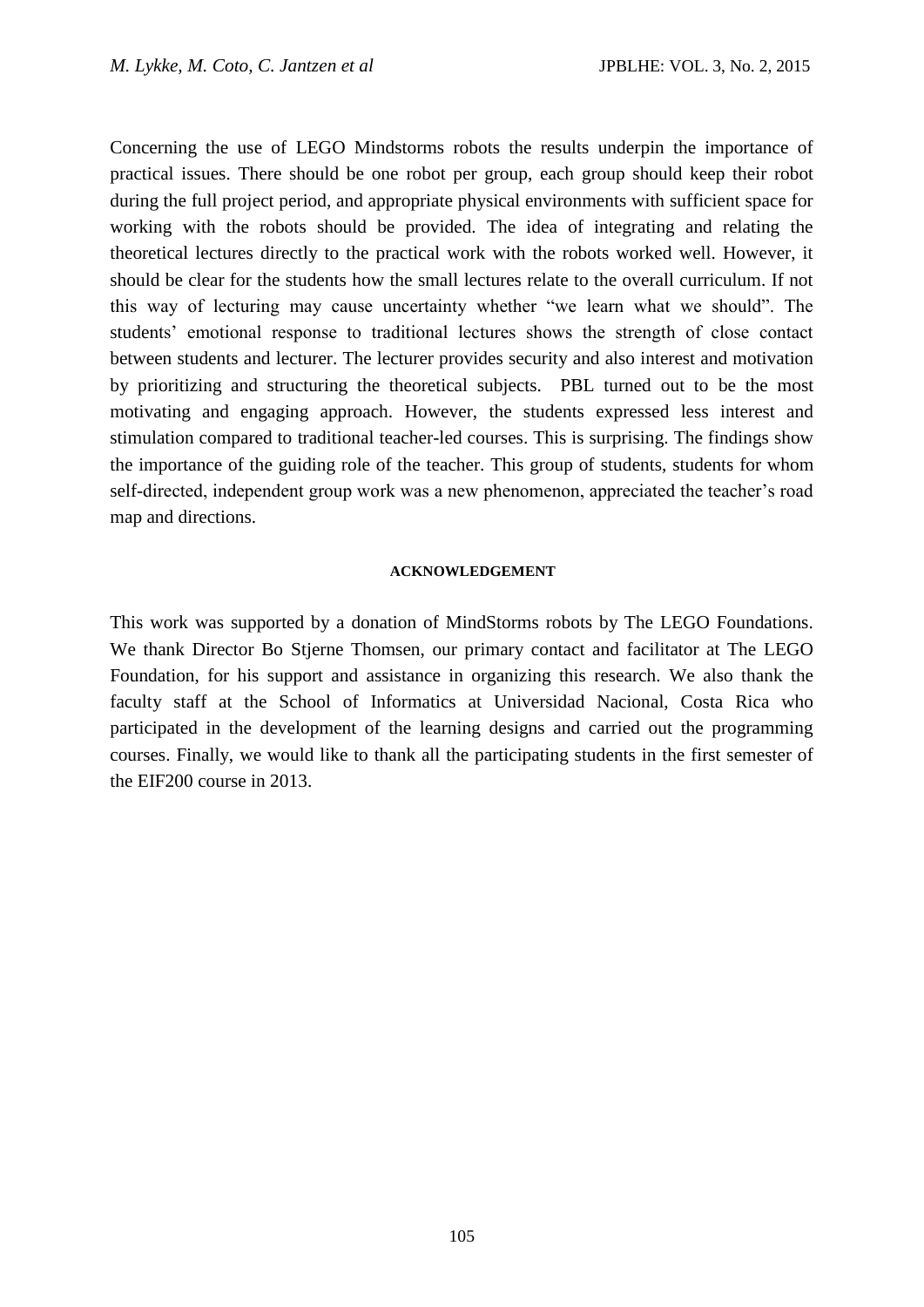#### **REFERENCES**

- ACM. (2011). *Computer Science Curricula 2013*. ACM. Retrieved from http://ai.stanford.edu/users/sahami/CS2013/.
- ACM. (2013). Computer Science Curricula 2013. Retrieved from http://ai.stanford.edu/users/sahami/CS2013/.
- Anderson, E. F., & McLoughlin, L. (2007). Critters in the classroom: A 3D computer-gamelike tool for teaching programming to computer animation students. *International Conference on Computer Graphics and Interactive Techniques: ACM SIGGRAPH 2007 Educators Program*, *article no. 7*.
- Barnes, D. J. (2002). Teaching introductory Java through LEGO MINDSTORMS models. *Proceedings of the 33rd SIGCSE Technical Symposium on Computer Science Education*, (147-151).
- Bergin, S., Reilly, R., & Traynor, D. (2005). Examining the role of self-regulated learning on introductory programming performance. *Proceedings of the 2005 International Workshop on Computing Education Research*, 81–86.
- Blank, D. (2006). Robots Make Computer Science Education Personal. *Communications of the ACM.*, *49*(12).
- Cliburn, D. C. (2006). A CS0 course for the liberal arts. *Proceedings of the 37th SIGCSE Technical Symposium on Computer Science Education*, 77–81.
- Dewey, J. (2008). Experience and Education. In J.A. Boydson (Ed.), *John Dewey: The Later Works* (Vol. 1938–1939). Carbondale: Southern Illinois University Press. 1-62.
- Dirckinck-Holmfeld, L. (2002). Designing Virtual Learning Environments Based on Problem Oriented Project Pedagogy. In *Learning in Virtual Environments* (pp. 31–54). Frederiksberg C: Samfundslitteratur Press.
- Dolmans, D., De Grave, W., Wolfhagen, I., & van der Vleuten, C. (2005). Problem-based learning: future challenges for educational practice and research. *Medical Education*, *39*, 732–741.
- Fagin, B. S., & Merkle, L. (2002). Quantitative analysis of the effects of robots on introductory Computer Science education. *Journal on Educational Resources in Computing*, *2*(4), 1–18.
- Fredrickson, B. L. (2001). The role of positive emotions in positive psychology: The broadenand-build theory of positive emotions. *American psychologist*, *56*(3), 218-226.
- Fredrickson, B. L., & Branigan, C. (2005). Positive emotions broaden the scope of attention and thought‐action repertoires. *Cognition & emotion*, *19*(3), 313-332.
- Garcia, M. A., & McNeill, H. P. (2002). Learning how to develop software using the toy LEGO Mindstorms. *Proceedings of the 7th Annual Conference on Innovation and Technology in Computer Science Education*, *239*.
- Hamalainen. (2004). Problem-based learning of theoretical computer science}. In *Proceedings of the 34th Annual Conference on Frontiers in Education* (Vol. 3, pp. 20– 23).
- Hees, Frank, Jeschke, Sabina, Natho, Nicole, & Pfeiffer, Olivier. (2011). Developing a PBLbased rescue robotics course. In *Automation, Communication and Cybernetics in Science and Engineering 2009/2010* (pp. 231–240). Berlin Heidelberg: Springer.
- Higgins, E. T. (2006). Value from hedonic experience and engagement. *Psychological review*, *113*(3), 439-460.
- Higgins, E. T., & Scholer, A. A. (2009). Engaging the consumer: The science and art of the value creation process. *Journal of Consumer Psychology*, *19*(2), 100-114.
- Hissey, T. W. (2000). Enhanced Skills for Engineers. *Proceedings of the IEEE*, *88*(8).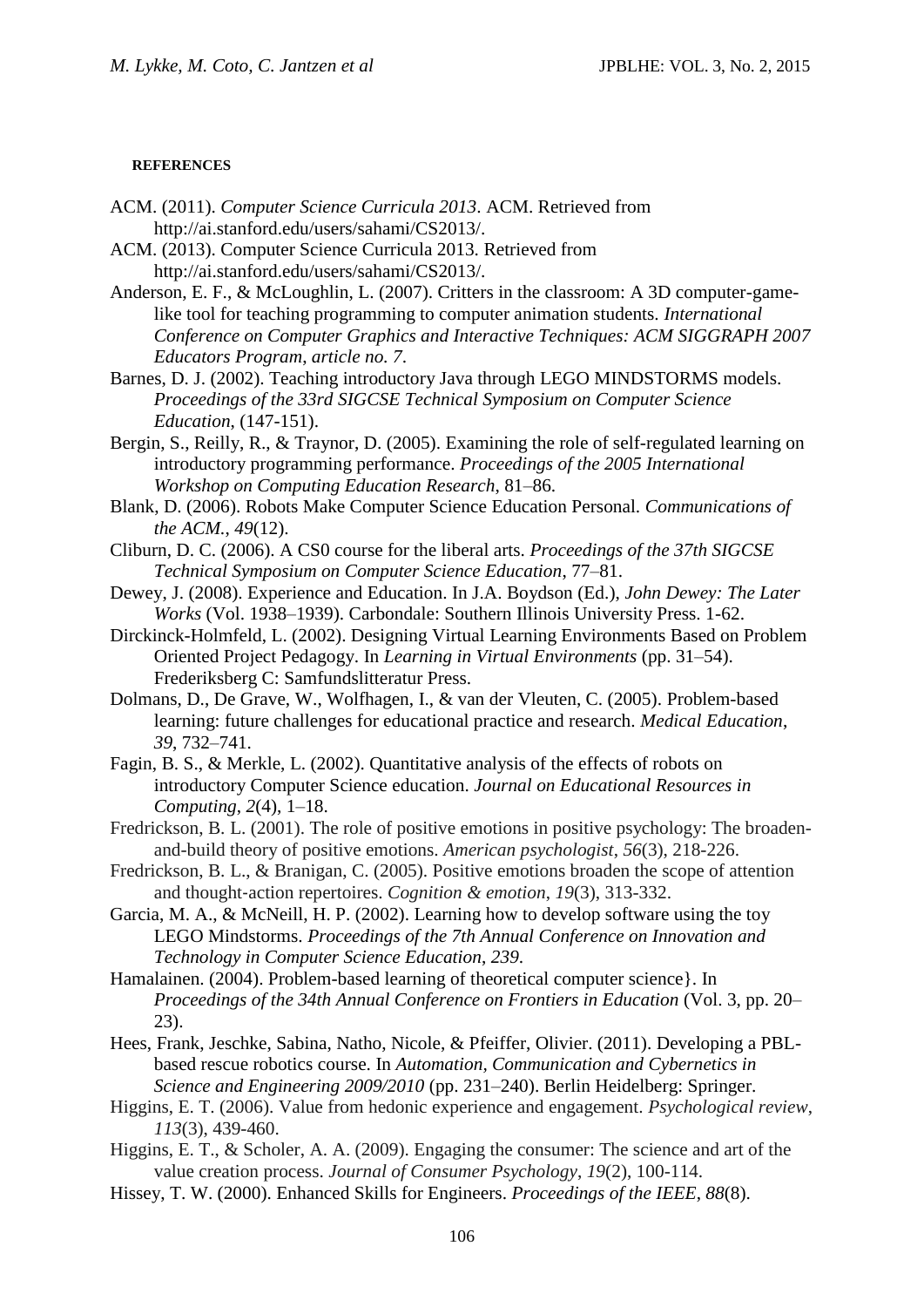- Isen, A. M., Daubman, K. A., & Nowicki, C. P. (1987). Positive affect facilitates creative problem solving. *Journal of Personality and Social Psychology*, *52*(6), 1122–1987.
- Isen, A. M., & Reeve, J. (2005). The influence of positive affect on intrinsic and extrinsic motivation: Facilitating enjoyment of play, responsible work behavior, and self-control. *Motivation and Emotion*, *29*(4), 297–325.
- Jantzen, C. (2013). Experiencing and experiences: a psychological framework. In J. Sundbo & F. Sørensen (Eds.), *Handbook on the experience economy*. Cheltenham: Edward Elgar.
- Jantzen, C., Vetner, M., & Bouchet, J. (2011). *Oplevelsesdesign. Tilrettelæggelse af unikke oplevelseskoncepter [Experience design. Designing unique experiential concepts]*. Copenhagen: Samfundslitteratur.
- Jenkins, T. (2001). The motivation of students of programming. *ACM SIGCSE Bulletin*, *33*(3), 53–56.
- Kinnunen, P., & Malmi, L. (2005). Problems in Problem-Based Learning Experiences, Analysis and Lessons Learned on an Introductory Programming Course. *Informatics in Education,*, *4*(2), 193–214.
- Klassner, F., & Anderson, S. D. (2003). LEGO Mindstorms: Not just for K-12 anymore. *IEEE Robotics and Automation Magazine*, *10*(2), 12–18.
- Kolb, D. A. (1983). *Experiential learning. Experience as the source of learning and development*. London: Prentice-Hall.
- Kolb, D. A. (1984). *Experiential Learning - Experience as The Source of Learning and Development*. New Jersey: Prentice-Hall: Englewood Cliffs.
- Kolmos, A., Fink, F., & Krogh, L. (2004). The Aalborg Model Problem-based and Project-Organized Learning. In A. Kolmos, F. Fink, & L. Krogh (Eds.), *The Aalborg PBL model - Progress, Diversity and Challenges* (pp. 9–18). Aalborg: Aalborg University Press.
- Kusenbach, M. (2003). Street Phenomenology. The Go-Along as Ethnographie research Tool. *Ethnography*, *4*(3), 455–485.
- Lawhead, P. B., Duncan, M. E., Bland, C. G., Goldweber, M., Schep, M., & Barnes, D. J. (2002). A road map for teaching introductory programming using LEGO© Mindstorms robots., 191–201.
- Loyens, S. M., Joshua, M., & Rikers, R. M. (2008). Self-Directed Learning in Problem-Based Learning and its Relationships with Self-Regulated Learning. *Educational Psychology Review*, *20*(4), 411–427.
- Lykke, M., & Jantzen, C. (2013). Walking around to grasp interaction. Presented at the INTERACT 2013 Designing for Diversity, Walking for Data Workshop, Cape Town, South Africa, 2 – 6 September 2013.
- McNally, M., Goldweber, M., Fagin, B. S., & Klassner, F. (2006). Do LEGO Mindstorms robots have a future in CS education. *ACM SIGCSE Bulletin*, *38*(1), 61–62.
- McWhorter, W. I., & O'Connor, B. C. (2009). Do LEGO® Mindstorms® motivate students in CS1? In *Proceedings of the 40th ACM technical symposium on Computer science education (SIGCSE '09)* (pp. 438–442). New York, NY, USA.
- Newman, M. J. (2005). Problem Based Learning: An Introduction and Overview of the Key Features of the Approach. *Journal of Veterinary*, *32*(1), 12–20.
- Nuutila, E., Törmä, S., & Malmi, L. (2005). Pbl and computer programming the seven steps method with adaptations. *Computer Science Education*, *15*(2), 123–142.
- O'Kelly, J., & Gibson, P. (2006). RoboCode & problem-based learning: a non-prescriptive approach to teaching programming. In *ITICSE '06 Proceedings of the 11th annual SIGCSE conference on Innovation and technology in computer science education* (pp. 217–221).